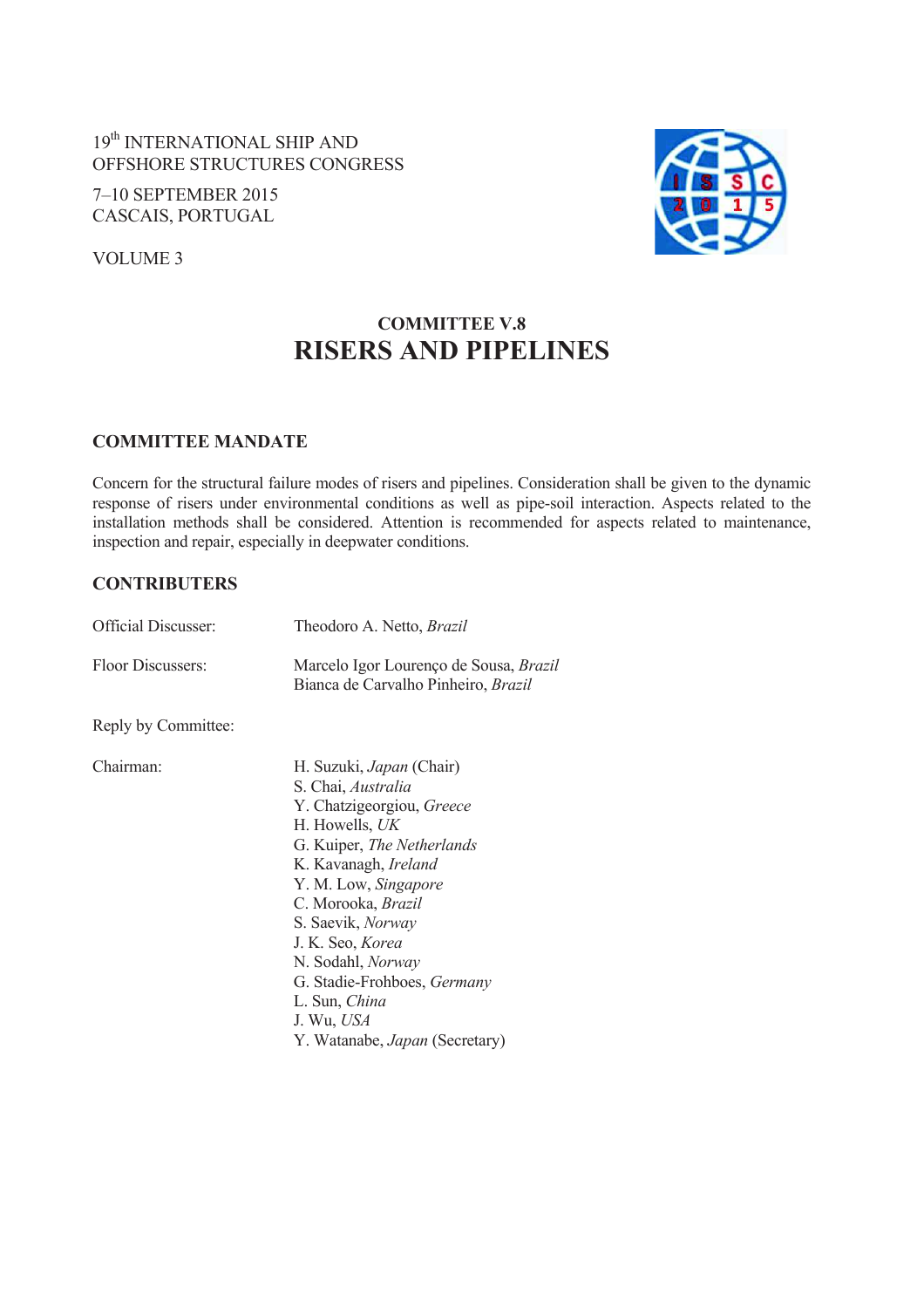# **CONTENTS**

| 1. |     |       |                                                                             |  |
|----|-----|-------|-----------------------------------------------------------------------------|--|
|    | 1.1 |       |                                                                             |  |
|    |     | 1.1.1 |                                                                             |  |
|    |     | 112   |                                                                             |  |
|    |     | 1.1.3 |                                                                             |  |
|    |     | 1.1.4 |                                                                             |  |
|    |     | 1.1.5 |                                                                             |  |
|    |     | 1.1.6 |                                                                             |  |
|    |     | 117   |                                                                             |  |
|    |     | 1.1.8 |                                                                             |  |
|    |     | 1.1.9 |                                                                             |  |
|    | 1.2 |       |                                                                             |  |
|    |     | 1.2.1 | Marcelo Igor Lourenço de Sousa (Federal University of Rio de Janeiro)  1214 |  |
|    |     | 1.2.2 | Bianca de Carvalho Pinheiro (Federal University of Rio de Janeiro) 1214     |  |
|    |     | 1.2.3 |                                                                             |  |
| 2. |     |       |                                                                             |  |
|    | 2.1 |       |                                                                             |  |
|    |     | 2.1.1 |                                                                             |  |
|    |     | 212   |                                                                             |  |
|    |     | 2.1.3 |                                                                             |  |
|    |     | 2.1.4 |                                                                             |  |
|    |     | 2.1.5 |                                                                             |  |
|    |     | 2.1.6 |                                                                             |  |
|    |     | 2.1.7 |                                                                             |  |
|    |     | 2.1.8 |                                                                             |  |
|    | 2.2 |       |                                                                             |  |
|    |     | 2.2.1 |                                                                             |  |
|    |     | 2.2.2 |                                                                             |  |
|    |     | 2.2.3 |                                                                             |  |
|    |     |       |                                                                             |  |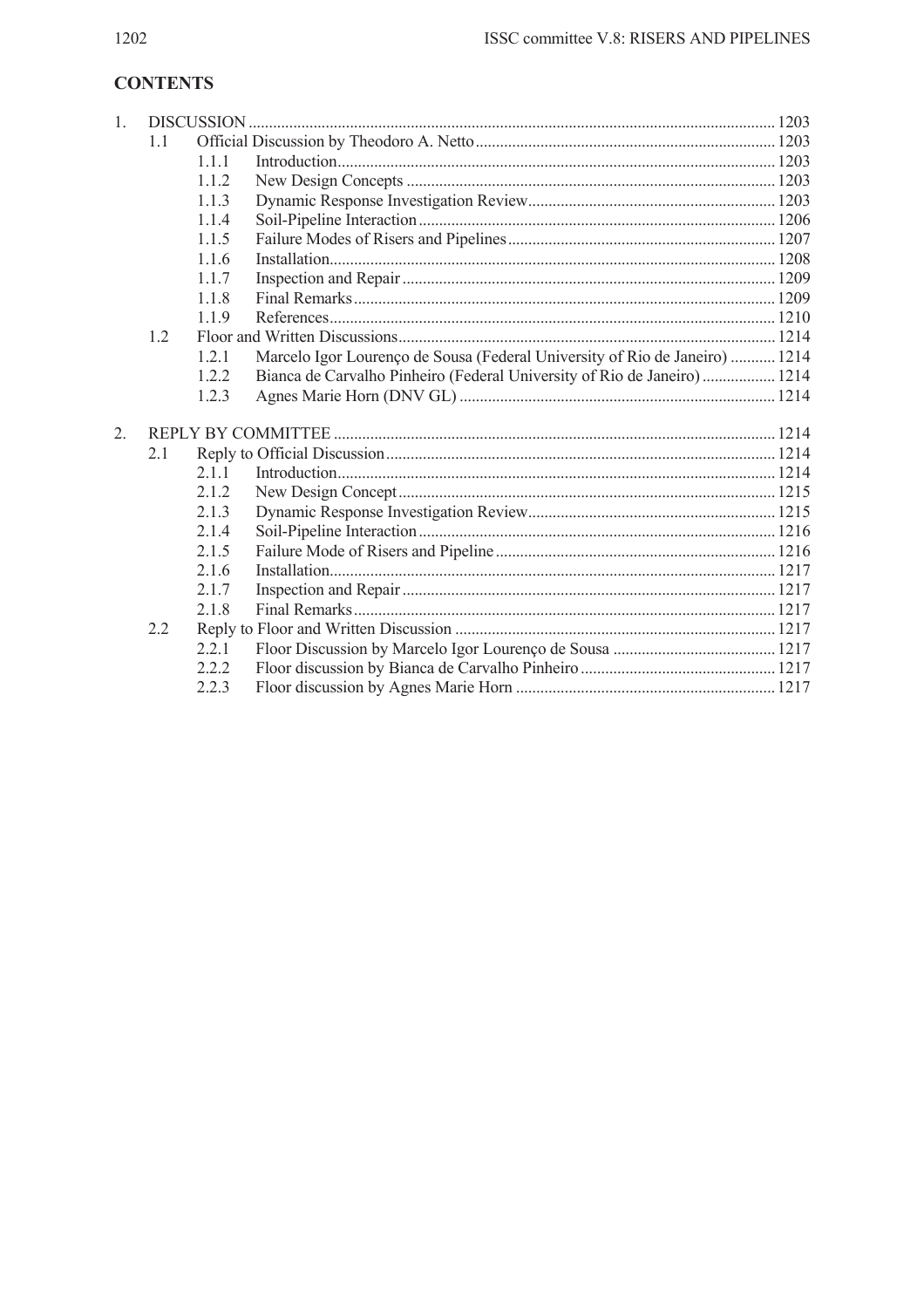#### **1. DISCUSSION**

### *1.1 Official Discussion by Theodoro A. Netto*

### *1.1.1 Introduction*

I would like to express to this highly qualified Committee my appreciation of their tough work in reviewing and discussing the advances related to offshore risers and pipelines over the last ten years. The subject is vast and rather dynamic, with significant improvements in the last decade, making the task quite challenging.

It is also challenging to evaluate and discuss the work of several experts in different areas. In order to provide a better review in the topics "Dynamic Response" and "Soil-Pipe Interaction", I counted on the expertise of Professor Celso P. Pesce (University of São Paulo) and Mr. Daniel Carneiro (Wood Group Kenny), respectively. Their help and insightful comments are greatly appreciated.

Comments, discussions and suggestions will be presented in accordance with the original report structure, using the best of my knowledge and aiming at a more complete and up-to-date report.

#### *1.1.2 New Design Concepts*

This chapter presents in a somewhat superficial approach some of the latest design practices of flexible risers and pipelines, including limiting scenarios.

Key issues related to current design requirements for flexible risers such as sour service and the capability to sustain more severe loads in deepwater applications are properly addressed. End fittings are also a critical component of the system and should have been more emphasized in the report. Several recent papers have presented relevant design aspects and analyses of end fittings, including material issues and its interaction with flexible tensile armour wires (e.g., Torres *et al*, 2015, Otte Filho *et al*, 2015, Fernando *et al*, 2015, Salimi *et al*, 2015, Zhu, L., Tan, Z., 2014).

The report fails to address important developments on rigid riser design, riser configurations, and related challenges for different scenarios. Some aspects are indeed mentioned later in section 3, but it is recommended to give attention here to the latest design concepts of rigid risers, which have not been included in the report.

New concepts of rigid pipelines are mentioned, with special consideration to rather interesting X-Stream and SliPIPE concepts. In my view, four important alternative concepts proposed in the recent literature have been left out: composite pipes, pipe-in-pipe, sandwich pipes, and lined or clad pipes. Over the last ten years, there has been a vast literature available on each one of these concepts. It is strongly recommended to present a thorough review of the most relevant work and the Committee´s considerations.

Novel manufacturing processes for steel pipelines and their influence on their collapse resistance should be included in the report. Larger diameter pipes (16 in and over) are cold formed from individual plates through the UOE or other similar manufacturing process, e.g. JCO and UOC, followed by heat treatment and coating. A very comprehensive description of such methods is presented by Kyriakides, S. and Corona, E. (2007). These manufacturing processes induce particular geometric imperfections and material property changes that affect the collapse resistance of the pipe (Herynk, M.D. et al, 2007, Chatzopoulou *et al*, 2015). UOE pipes are known to have lower collapse pressures than similar seamless pipes, mainly caused by the material anisotropy (Bauschinger effect) induced by the manufacturing process. This effect can be minimized by heat treatment. It has also been shown that the heat input during coating can be beneficial due to material strain aging, resulting in the partial recovery of the pipe mechanical strength (DeGeer et al, 2004, 2005).

Finally, the suitability of current design codes (e.g. **DNV-OS-F101,** 2013) for large diameter pipes with low diameter-to-thickness ratio (D/t below 16) for deepwater applications should also be assessed.

#### *1.1.3 Dynamic Response Investigation Review*

#### This chapter is organized in two sections, namely: 3.1 *Risers*; 3.2 *Free Span VIV of Pipelines*.

Firstly, it should be pointed out that section 3.1 is by far much more extensive than section 3.2, clearly revealing the discrepancy in the number of publications that may be found in the recent years concerning both subjects. In fact, *Free Span Pipelines* is reduced in the report to just one major aspect, VIV – *assessment* and *mitigation*, as the title and the two subtitles explicitly indicate. It might appear to the reader, from the quite summarized report on free span pipelines, that no other dynamic phenomenon, rather than VIV, should deserve special attention, regarding analysis and design. This point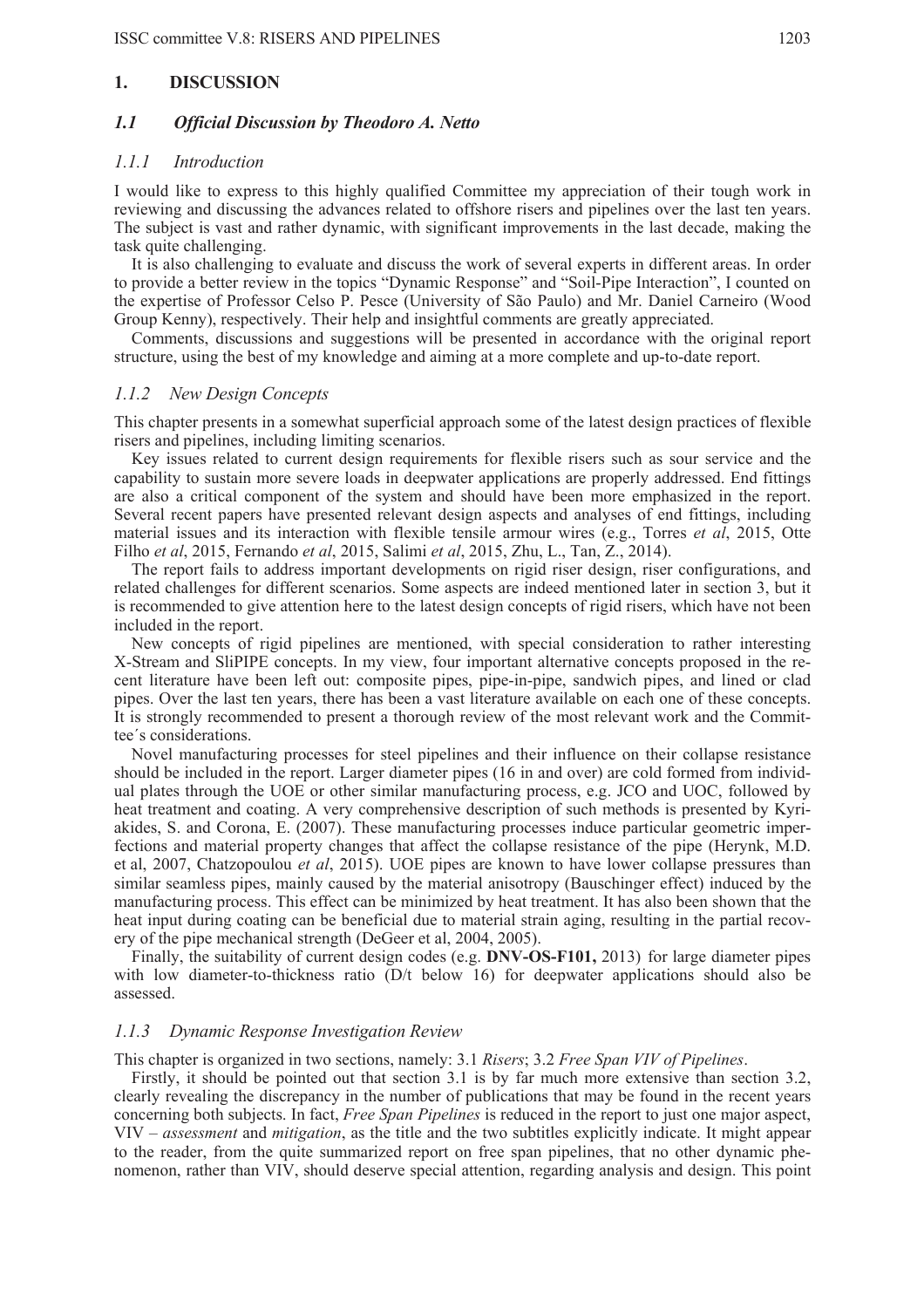should be at least emphasized and clearly justified to the reader, in the very beginning of the third chapter

Concerning the first section, *Risers*, despite giving an extensive coverage of the subject by addressing a vast range of aspects, the text – as presented in this version – could have been structured better, regarding balance of topics, writing style and depth of analysis. The section is sub-divided into two major aspects – *wave loaded induced dynamic response* and *VIV*. Such a division, per se, could impair the depth of analysis concerning real situations, which do include both phenomena, conjunctly and synergetically. This is a point which should be at least considered by the Committee. The first subsection – *wave loaded induced dynamic response* – is written as a monolithic text, whereas the second sub-section –  $VIV$  – is divided into five topics, all of them interrelated to each other.<sup>1</sup>

In the wave induced dynamic response sub-section, key issues are addressed, as wave spectrum directionality and spreading, bi-modal sea states and their effects on consistent evaluation of the dynamic

response to extreme conditions. Slug flows are also mentioned as an important aspect that could affect the global dynamics of a riser. Long-term fatigue is covered as well, addressing important issues as proper statistical representation in irregular waves and consistent methods to select equivalent regular waves. Concomitant existence of wave loads, VIV and wake induced oscillations are mentioned as determinant to predict riser collisions.

As mentioned before, concomitant effects of motions imposed at top by the floating unit with VIV could have been explicitly addressed in this section. In fact, floating-unit motions impose geometric stiffness modulations to the risers, which may cause tuning/detuning of VIV, as well as travelling waves; see, e.g., Silveira et al (2007), Joseffson and Dalton (2010).

Analytical and asymptotic methods have not been mentioned as important design tools, guiding more extensive numerical dynamic analysis. The works by Pesce et al (2006), Chatjigeorgiou (2007, 2008, 2013, 2015), Gu et al (2013), are just a few to be mentioned, regarding analytical approaches to riser dynamics. Likewise, investigations on parametric resonances of cyclically tensioned risers have not been mentioned as regaining strength and importance; see, e.g. Yang et al (2013), Lei et al (2014), Franzini et al (2015). Additionally, nonlinear modes techniques have been recently used to construct analytical-numerical reduced order models for riser dynamics, sometimes combined with wake oscillators, representing VIV, projected onto those modal spaces; see, e.g., Mazzilli and Lenci (2014).

From the point of view of expedite tools for risers analysis and design, considering dynamic responses, a number of papers have been published in recent years, but are not mentioned in the report. Combining analytical and numerical methods, the series published by Quéau et al (2013, 2014a,b, 2015) deserve consideration. The work by Tanaka and Martins (2012), on dynamic optimization of catenary risers, including lazy-wave configurations, is worth noting as well.

An important issue is not addressed in the report: *the global buckling of catenary risers at TDP*. In this subject an elegant design criterion for buckling, considering twist, based on a geometrically nonlinear FE analysis, has been proposed by Gay Neto and Martins (2013), recovering Greenhill's formula.

In the VIV subsection, the introductory text does not reveal, at least not assertively, the multitude and vigour of studies being carried out worldwide, with interesting findings, both, from the fundamental and practical points of view. In particular, the text which follows gives a somewhat mixed description of a number of issues and approaches, going back and forth, what might cause confusion to the reader.

In item (1), *Physical phenomenon oriented scientific research*, the text starts discussing CFD techniques applied to VIV fundamentals. In the context of risers, the high slenderness of the structure makes CFD approaches rather difficult to be implemented successfully. 3D (spanwise) vortex dynamics is of great importance and, to the present, no efficient CFD based code, considering design, is available to correctly capture the VIV phenomenon. Moreover the large number of turbulence scales, which characterize intermediate to high Reynolds numbers flows, still precludes full CFD methods applicability. Research in this field has been intense, though not properly mentioned in this report.

Fundamental experimental work is addressed, including Vortex Induced Motion (VIM) of very low aspect ratio cylinders with low reduced mass. Despite the study of VIM phenomena has originated from large oscillations observed in spars and large cylindrical floating platforms, those fundamental experimental results could be applicable for riser floaters, or for hybrid riser towers, whenever a cylindrical floater of low aspect ratio is used. However, this should be mentioned explicitly.

 $\overline{a}$ 

<sup>1</sup> [Particularly regarding the composition of the first section, the last paragraph appears to be not directly related to wave induced loading.]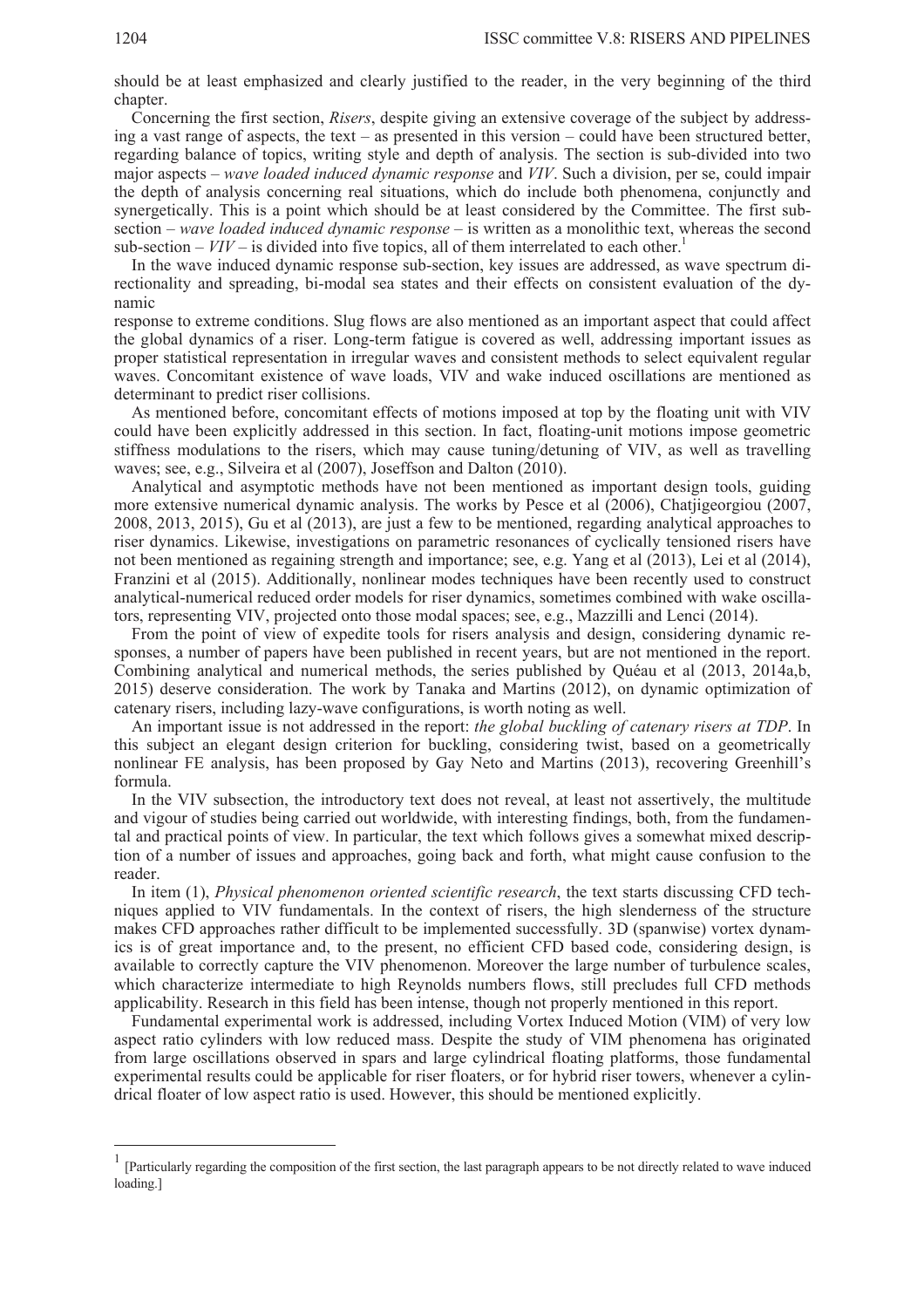#### ISSC committee V.8: RISERS AND PIPELINES 1205

The important phenomenon of multi-modes and multi-frequencies responses in VIV of long and flexible cylinders is addressed, as well as the travelling waves phenomenon, recurrently reported in a large number of recent investigations, being those experimental or theoretical. Intermittency, modetransition and modulation are reported as new features, when discussing the experimental work by Fu et al (2013), which addresses VIV of flexible cylinders driven by forced oscillations. Such phenomena have been known for a while, at least in the context of regular VIV of flexible cylinders; see for instance Vandiver et al (2009), Fujarra and Pesce (2000). In the context of time-frequency analysis of nonlinear and non-stationary signals, the use of a new technique in VIV (and VIM), the Hilbert-Huang Transform Method, has not been cited; see e.g., Pesce et al (2006), Franzini et al (2011), Gonçalves *et al* (2012). Another interesting related aspect that could be mentioned has been addressed by Modarres-Sadeghi *et al* (2011), through an experimental study showing the chaotic response as a generic feature of vortex-induced vibrations of flexible risers.

Despite fundamental, the dual-resonance phenomenon in VIV, at subcritical and supercritical Reynolds numbers, has not been treated in the report, being an aspect extensively investigated in Dahl et al (2010); see also Dahl et al (2007) for multi-vortex shedding phenomena.

Another essential discussion, not mentioned in the Committee report, was that by Vandiver (2012), on the proper definition of damping parameters in the context of VIV of flexible cylinders. The usual mass-damping parameter, introduced in the fifties, is shown to be "not well-suited to the organization of the response of flexible cylinders in sheared flows or for cylinders equipped with strakes or fairings". Instead, another dimensionless damping parameter,  $c^*=2c \Box / \Box U^2$ , is introduced and shown to be suitable for the task.

Still regarding fundamental aspects, the work by Huera-Huarte and Bearman (2009a,b), on wake structures and vortex-induced vibrations of a long flexible cylinder, is worth mentioning.

The application of analytical models based on wake-oscillators has regained practical interest and has been applied by a number of investigators; either, from the point of fundamentals, or riser dynamics. In fact, structural finite element models, coupled to distributed wake-oscillators, have been proposed and studied; see, e.g., Silveira et al (2007), Srinil (2011). In this context, the not so recent works by Fachinetti et al (2003, 2004) should deserve special attention. See also Furnes and Sorensen (2007) for an incursion on coupled wake-oscillators, considering in-line oscillations. In particular, the theoretical work by Aranha (2004) bridges mathematically the conceptual gap between the Navier Stokes equation modelling and wake oscillator approaches, demonstrating that the vortex wake dynamics obeys a Ginsburg-Landau equation. Also to be mentioned are the works by Gu et al (2012, 2013) on analytical approaches to riser dynamics, combining wake-oscillator models with integral transforms and averaging techniques.

Concerning an important approach to VIV prediction, the report could have cited the work by Larsen *et al* (2012) on recent developments of empirical bases.

The text describes important advances in small scale riser experiments, which do contribute to the construction of solid benchmarking bases, regarding analytical and numerical modelling of risers VIV, particularly on catenary shapes. VSIV has been also mentioned, but some recent work such that by Fernandes *et al* (2011) have been missed, as well as the pioneer one on the subject by Le Cunff *et al* (2005). It should be noticed that the work by Pereira *et al* (2013), cited in the committee report, is just a preliminary result of an extensive experimental program, carried out with small scale models of vertical and catenary risers in a towing tank, in 2012-2013. This program, when underwater optical tracking experimental techniques were innovatively used, is described in Pesce (2013). The experiments included: VIV, top motion excitations, as well their combined action. For the catenary configurations, perpendicular or aligned with the current, in-plane and out-of-plane VIV were analysed. VSIV has been also observed under top motion excitation, which was preliminarily described in Pereira et al (2013). In particular, the vertical riser model showed pronounced parametric resonances in various eigenmodes, driven by top end excitations; see Franzini et al (2015). Analysis on the huge experimental data basis is an on-going task.

Another important issue, the reconstruction of phenomenological aspects from field data, has been addressed in the report, through the work by Shi *et al* (2012). Earlier works by Mukundan (2008) and Mukundan *et al* (2009), presenting accurate VIV response reconstruction schemes from field and experimental data, could have been cited as well.

The report is comprehensive in describing recent advances in VIV suppression and mitigation. The work by Assi *et al* (2014, 2015), on VIV mitigation by 'free-to-rotate parallel and oblique plates', is also worth mentioning.

Finally, section 3.1 discusses some aspects of VIV fatigue assessment. A summary of advances on existing methods is given, with emphasis on empirical models applied in VIV prediction software and on full scale calibrations. The text ends by giving a brief account on the importance of VIV on flexible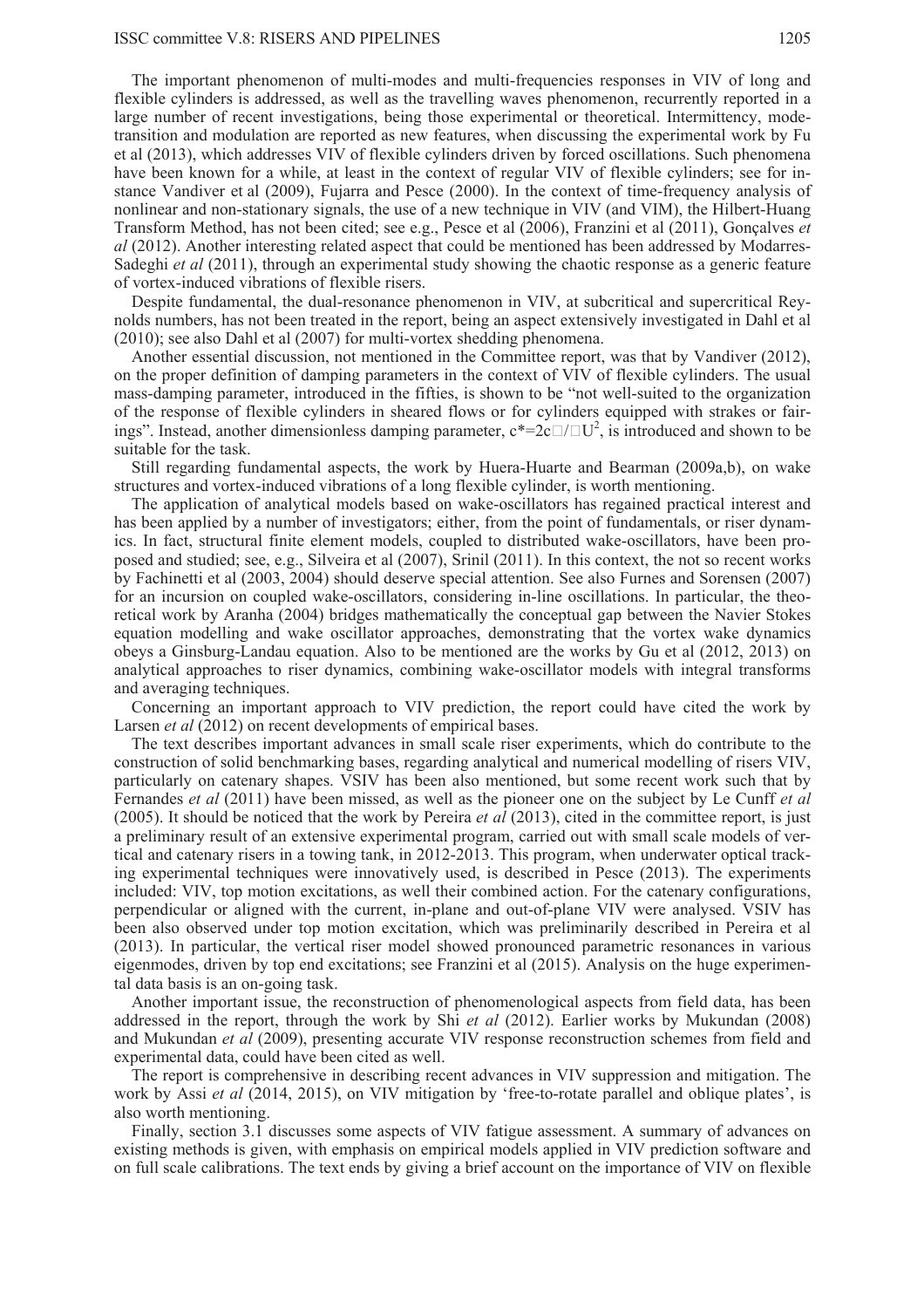risers and umbilicals, regarding fatigue assessment. Hysteretic behavior is mentioned as an important issue to be considered on the subject. A very recent paper on the subject, by Péronne *et al* (2015), could be mentioned.

#### *1.1.4 Soil-Pipeline Interaction*

Chapter 4 provides a well-structured review of key aspects of soil-pipeline interaction, contextualising the importance of this interaction in the design of pipelines. Following a brief section on characterisation of the soil beneath pipelines, it addresses a number of particular facets of the pipe-soil interaction, which are grouped into two distinct design scenarios. The proposed design scenarios present, each one, its major design concern: the management of expansion due to high temperature, high pressure operating conditions; and the on-bottom stability under hydrodynamic loading.

The field of soil-pipeline interaction has continuously evolved alongside pipeline design technology, in response to increasingly harsh design conditions. The two specific areas of pipeline design illustrated by the two proposed design scenarios are particularly sensitive to the pipe-soil interaction, having historically had major roles in fostering this evolution. This field has vastly advanced since the ISSC2000 report was published (as made clear in the report). As such, and to direct an interested new reader to complimentary reading, reference could be made to existing (and relatively recent) state of the art reviews – such as those by Cathie et al. (2005) and White & Cathie (2011) –and the thorough text book chapter on Pipelines and Risers Geotechnics in Randolph & Gourvenec (2011).

Section 4.2 "Soil behaviour near pipelines" provides a useful brief overview of soil characterisation for pipe-soil interaction. The report refers to White & Randolph (2007), whose work thoroughly addresses the subject. This could be complemented by White et al. (2015), who review the seabed characterisation practice for pipelines, in which thermo-mechanical expansion is of relevance.

One subjective statement in this section saying that "there is only limited experience with pipeline design" in calcareous sands (and arctic silts) may be questionable. While the stories told at the end of the paragraph are well known, these happened a few decades ago. Illustrating the experience built up over the recent decades with a single offshore production region, DMP (2014) shows the complex existing network of oil and gas production systems in the North West Shelf of Australia. The area is well known for its challenging calcareous soils, and has major production export pipelines operating since 1984. Whilst this type of soil continues posing design challenges, "limited experience" might not well describe the state of knowledge of local operators, design and consultancy firms and research centres.

Moving on to the first proposed design scenario, the text discusses pipeline embedment during installation, then soil resistance to pipeline lateral and axial movements. Recurrent reference to the SAFEBUCK JIP is made, which is a fair response to its relevant contribution to the current state of knowledge. While controlled lateral buckling has been successfully used for 30 years now (Ellinas et al. 1990), the JIP has had a key role in maturing, formalising and reporting this design philosophy. The pipe-soil interaction tests organised or collated by the JIP permitted replacing the equations previously used by the industry (including the JIP in its early days) – which had been in general developed within research programmes focusing on on-bottom stability in the late eighties and nineties – with the ones currently adopted.

Section 4.3 "Pipeline as-laid embedment and riser touchdown" title should probably be limited to its first subject. While the mechanism of dynamic penetration during pipe lay is similar to the behaviour at a riser touchdown, the duration, operational effects and consequences of the latest have not been covered. Riser fatigue at the touchdown region is largely affected by this process, and this has alreadybeen widely addressed in research (although still being an active research area). Regarding the dynamic penetration during pipe lay, the use of a fixed factor (fdyn) has proven inadequate in many cases, being criticised by Carneiro (2014), for example. More modern approaches, numerically addressing the cycle-by-cycle softening of the seabed soil (e.g. Westgate 2013) should also be mentioned.

A very thorough discussion is presented in Section 4.4 "Lateral pipe-soil interaction", well covering all the relevant aspects of this topic.Two additional references are offered, for their contributions to the understanding of the soil resistance to large, cyclic lateral pipe movement: Cardoso & Silveira (2010) and Borges Rodriguez et al. (2014).

Section 4.5 "Axial pipe-soil interaction" highlights very well the current state of research on this particular topic, in which the existing design approaches are being challenged while accepted alternatives are yet to emerge. Caution is suggested when stating that pipe velocity influences the response in clay soils only. Silty soils, with fines but no clay minerals, may well present a partially drained response to pipeline axial displacement. The new model suggested by Hill et al. (2012) and White et al.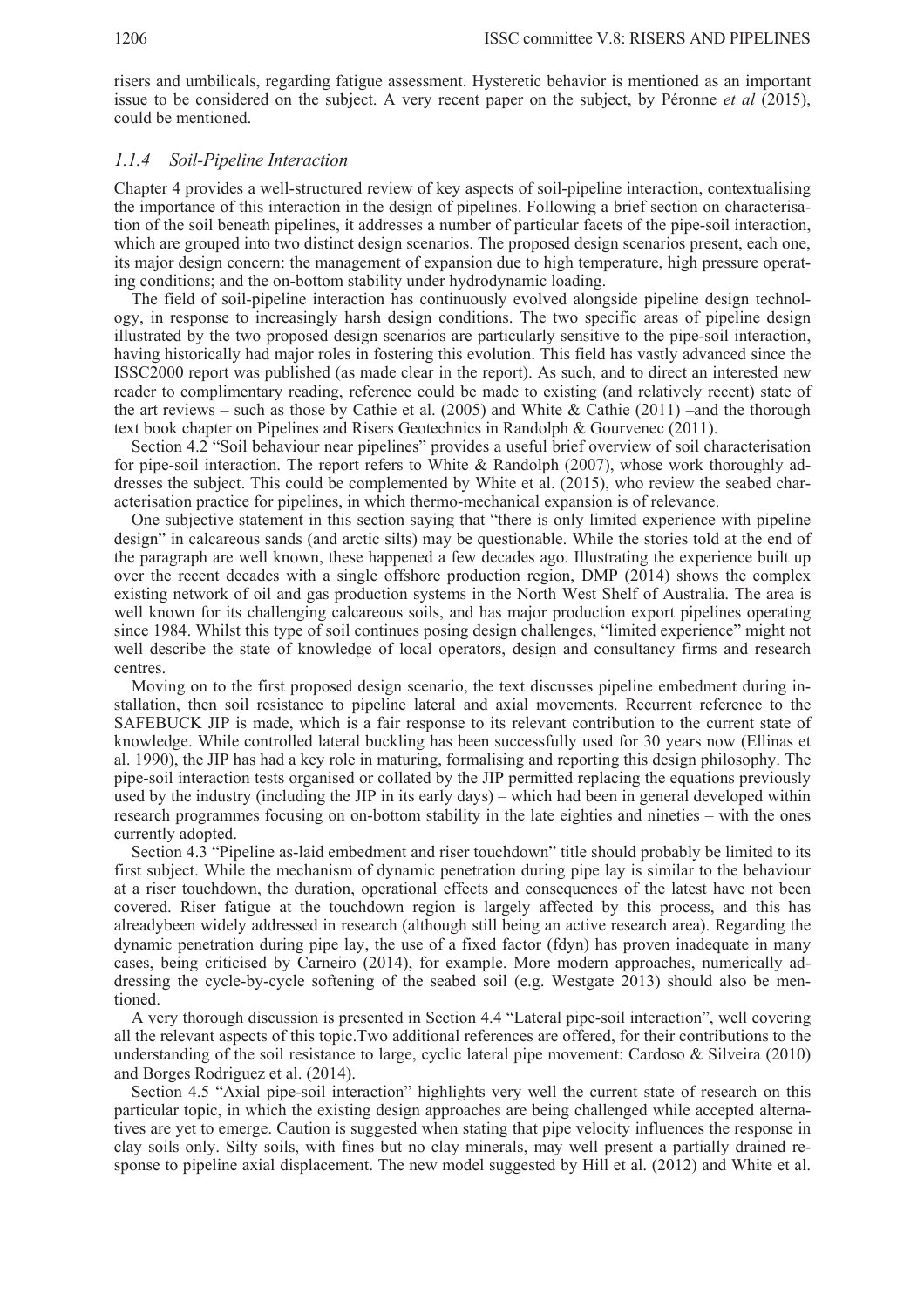(2012), well pointed by the report as being "in a descriptive stage", has one salient aspect worth mentioning: the potential gain in resistance over cycles due to consolidation hardening. Hill  $\&$  White (2015) present evidence from field observation of the in service behaviour of a pipeline, which may cause pipeline walking to cease. Such aspects of the time-dependent response, however, shall carefully address the difference in pipeline velocity and accumulated displacements along the length of a pipeline, as highlighted by Carneiro et al. (2014).

Regarding the model proposed by Randolph et al. (2012), the report's statement "this simple model is unlikely to be applicable to more complex situations that involve buckling and axial displacement" is challenged. This reviewer sees no influence from "buckling and axial displacement" in the model performance. However, the criticism in regards to the 1-D consolidation simplification is endorsed. Aspects of the soil response that are concealed by this simplification are discussed by Carneiro et al. (2015).

While the first design scenario was very well addressed, significant recent research (e.g. Draper et al. 2015) on on-bottom stability has unfortunately been neglected by the report. The section on trenching and backfilling is relevant; however it is old-fashioned to have it as main element of this design scenario. Even though it is still recurrently used for this purpose, the state of knowledge for this particular application is well established. A much more trendy motivation for such a section would be the protection against ice gouging in the Arctic.

Following on into Section 4.7 "Pipeline stability during sediment transport and liquefaction", it appears from the report that this issue is limited to "shallow waters offshore Australia". While most of the recent developments on the subject has been fostered by industry projects in that particular region, much of the lessons learnt are applicable in on-bottom stability design anywhere around the world. Most of the Section is limited to reporting the conclusions of Mohr et al (2013). At the end, it advertises a particular proposed JIP, completely neglecting the vast, continuous work being undertaken over the last seven years by the StablePIPE JIP (e.g. Griffiths et al 2010).

Lastly, it is worth highlighting that, in many cases, the two proposed design scenarios may overlap. Pipelines subject to on-bottom stability concerns and/or installed on mobile seabeds can often require thermo-mechanical expansion management. As such, addressing both independently, with distinct design procedures, can be misleading and conceal significant issues. For example, the scouring and self-burial mechanism observed by Leckie et al (2015) can make the pipeline embedment during installation an irrelevant process. The resulting embedment can have significant impact in the lateral buckling design (Borges Rodriguez et al 2013), as well as other aspects of the pipeline operational behaviour (White et al 2015). Furthermore, hydrodynamic loadings can significantly affect the performance of lateral buckling design (Anderson et al 2013).

## *1.1.5 Failure Modes of Risers and Pipelines*

This is a rather important topic that is directly related to the Committee mandate. A good review is presented. Nevertheless, I would like to suggest the Committee some additions and structural changes in order to produce a more elaborate chapter on this topic.

Failure mechanisms and failure modes of risers (rigid and flexibles) and pipelines are quite different – the Committee has done a good job by separating the cathegories. Again, rigid risers have been neglected – although their failure modes are similar to pipelines, failure mechanisms can be quite different.

Section 5.1 discerns the main non conformities observed in operating pipelinesaccording to API (2007), PARLOC (2001) and Cosham and Hopkins (2004). Although it was not mentioned in the text, it is supposed that they are listed in Table 1 (reference should be provided).The following subtopics discussmain failure modes (5.1.1 and 5.1.3) and non conformities (5.1.2 and 5.1.4).

I suggest the Committee separate the list of failure modes and non conformities, review the recent literature, and discuss their possible interactions via failure mechanisms that lead to failure. Attention is recommended to the following (some have not been mentioned in the report):

- Failure modes: local buckling, collapse, propagating collapse, burst, through-cracks, blockages or flow reduction;
- x Non conformities: excessive loads (thermal or mechanical), external damages (dents caused by impact of foreign objects, clashing, or during installation), corrosion, erosion (coating and pipe), material ratcheting, material fragilization, crack growth (due to cyclic or monotonic loads), scour or over embedment of buried pipes etc.

Note that the above non conformities can interact within different failure mechanisms and eventually precipitate one or more failure modes. For example, a dent or a corrosion pit can induce stress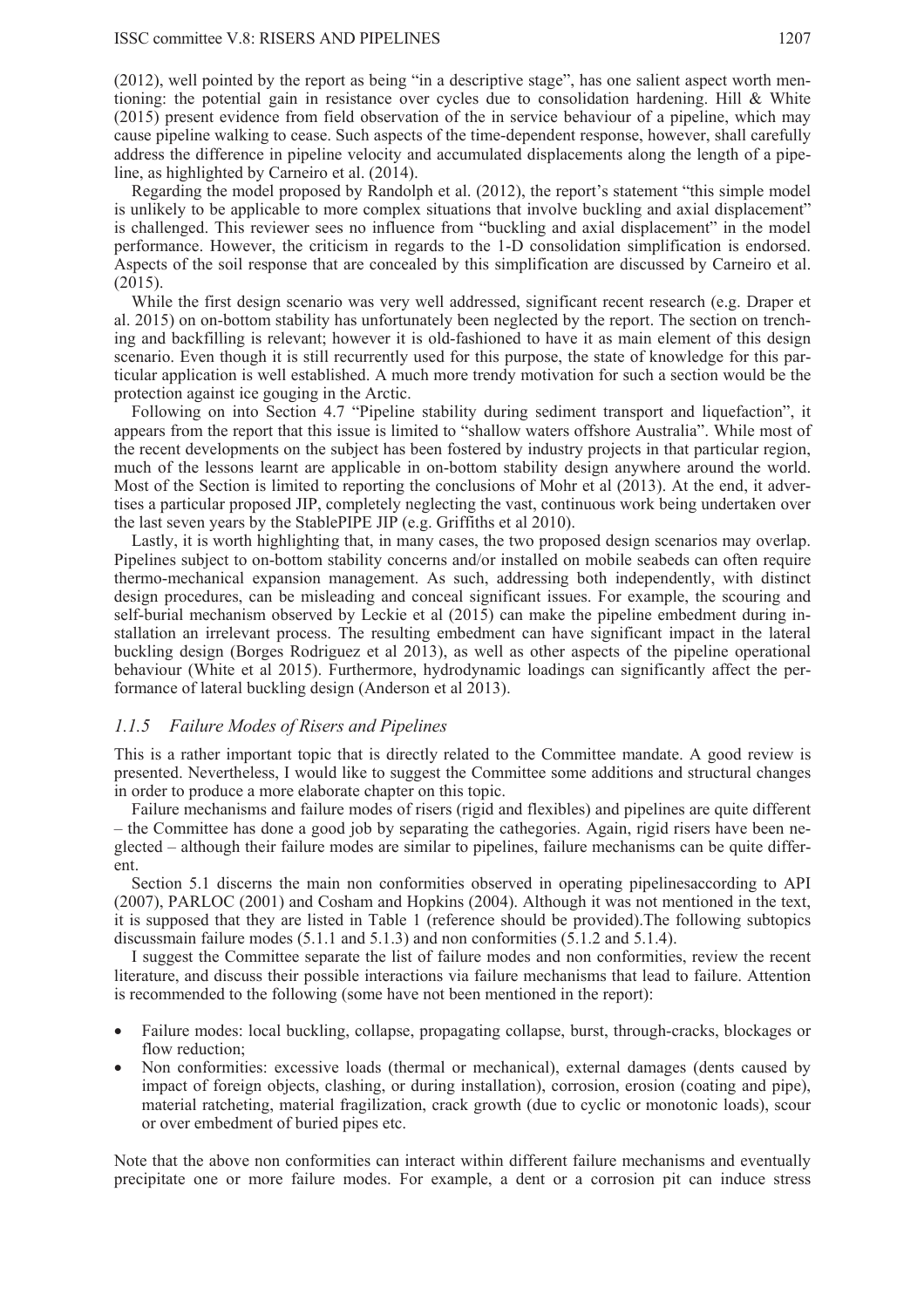concentration in a riser or pipeline subjected to cyclic loads (e.g. Pinheiro et al, 2014). Then, a crack can nucleate, propagate, and cause loss of containment (through-crack). Or a corrosion defect, depending on the size and operational loads, can cause material ratcheting (Lourenço and Netto, 2015) and local failure. The same corrosion defect could grow (Melchers, 2008,Mohd and Paik, 2013) causing local collapse (Netto et al, 2007, Sakikabara et al, 2009, Netto, 2010) or burst due to thickness reduction (Netto et al, 2005, Bisaggio and Netto, 2015). Depending on the ambient external pressure, local collapse can propagate dynamically, with the potential of destroying the whole line (Kyriakides and Netto, 2000) – just to mention a few. There are several relevant articles related to these topics that have been published over the last decade, some of them are referenced in the technical papers mentioned above.

A similar report structure is recommended for flexible pipe (5.2) and rigid riser sections. For instance, for flexible pipes (Netto et al, 2013):

- Failure modes: failure of the inner carcass (collapse or unlock), generalized rupture of the tensile armor wires, unlocking (or breakage) of the pressure armor, connector leakage, slippage (or breakage) of the tensile armor (riser/connector interface – end fitting), blockages or flow reduction, rupture of the polymeric internal sealing barrier;
- Non conformities: superficial damage (abrasion/wear)of external sheath, localized (hole, crack) and generalized (rupture, tear) damage of the external sheath; corrosion and localized rupture of tensile armor wires; excessive sheath deformation (torsional – twist or dilatational), excessive ovality (localized damage or dents), kinks (excessive localized curvature), excessive curvature (without kink), inadequate catenary angle at the top section of risers, blockage or leakage of the relief valve failure in the end fitting; birdcage type of instability of the armor wires; interference between pipes(crossing); annular space with the presence of corrosive agents (CO2, H2S and seawater), absence of floaters (in some applications), detachment and surface damage (abrasion, cracks and fissures) of the bending stiffeners.

A vast literature is available covering different aspects of failure mechanisms and modes of flexible pipes (e.g., Gay Neto and Martins, 2013, Rabelo et al, 2015, Lacerda et al, 2015). It is recommended a thorough review of papers published in the proceedings of the Int. Conf. Ocean, Offshore and Arctic Engineering (OMAE), International Offshore and Polar Engineer Conference (ISOPE), and Offshore Technology Conference (OTC), and journals such as Marine Structures, Ocean Engineering, Applied Ocean Research, and Journal of Offshore Mechanics and Arctic Engineering over the last decade.

Finally, parts of subsection 5.2.2 might fit better within section 2.1 (Latest Design Practice of Flexible Risers), and subsection 5.2.3 could be moved to section 7. As suggestion, this section could be renamed as Monitoring, Inspection and Repair.

#### *1.1.6 Installation*

This chapter provides a good discussion about installation method developments for risers and pipelines. For the sake of consistency with the whole report, I encourage the Committee to address installation issues of rigid risers and flexible risers separately. Regarding rigid risers and pipelines, some interesting developments over the last fifteen years have not been properly emphasized in the report, as follows.

Firstly, industry and academia made a significant effort in the early 2000's through several joint industry projects to assess the effect of the reeling process on the collapse resistance and fatigue performance of rigid risers. The reeling method is until nowadays the most efficient and cost-effective method of riser and pipeline installation. However, bending, unbending, and straightening processes as applied on the vessels induce the pipe to bending-curvature histories, which are well into the plastic range of the material. The pipe is straightened prior to launch, but distortions in the form of residual out-of-roundness, residual stresses, changes in material properties due to plasticity, and growing of eventual welding flaws may occur, affecting the integrity of the welded joint (Netto et al, 2008a, Castelluccio et al, 2013).

The fatigue performance of reeled risers has been studied through combined experiments and analyses. Although the reeling method affects the fracture mechanical properties of base metal, HAZ and welds, several groups proved that fatigue life requirements can be met through a proper design that considers ECA analysis for flaw acceptance criteria and fatigue analysis using simpler S-N design analyses and/or fracture mechanics approaches (Torselletti et al, 2005, Netto et al, 2008b).

DNV, TWI and Sintef (Wastberg et al, 2004) developed guidelines for reeling of pipelines. Tivelli et al (2005) studied the effect of plastic deformation pattern due to reeled pipes, after reeling and ageing. Pasqualino et al (2004) showed that the reeling process has little influence on the collapse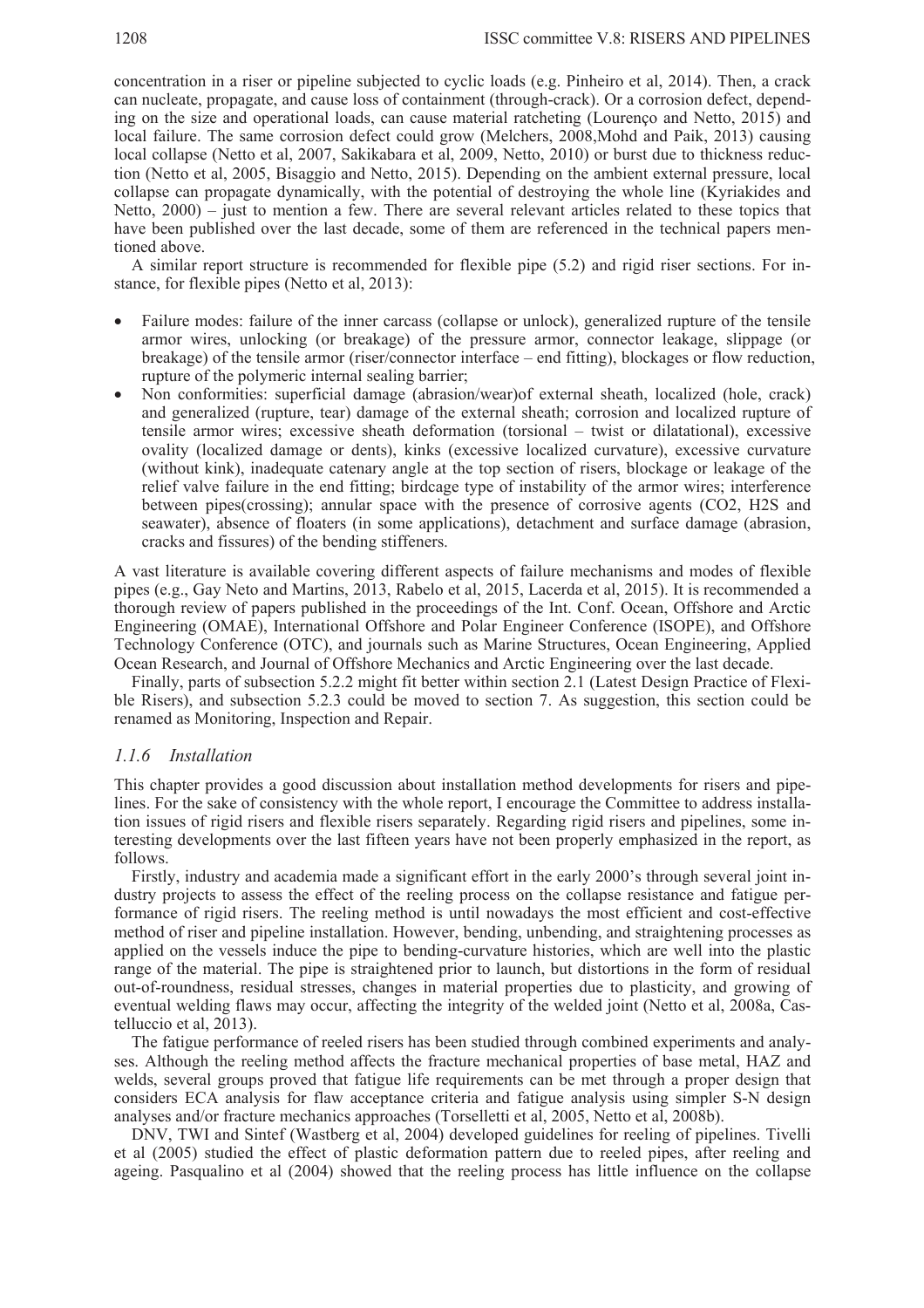pressure of reeled steel pipes even when considering small bending radius (6m). These results cannot be simply extrapolated to other concepts such as composite pipes or sandwich pipes. Besides inner and outer pipe, geometric and material geometries, the collapse resistance of sandwich pipes is highly affected by the core material properties and its adhesion to the steel layers (Netto et al, 2002, Estefen et al, 2005, An et al, 2012, 2014). Bending loads as induced during reeling installation can provoke material degradation (in case of ceramic based materials, e.g., cement based composites), and debonding between layers. More recently, Paz et al (2015) have investigated the influence of reel-bending on the strength of sandwich pipes with a fiber-reinforced cementitious composite in the annulus. Preliminary results from a limited set of experiments suggest a small detrimental effect on the collapse pressure. More work shall be conducted considering different geometries and annulus materials.

In more recent applications involving sour hydrocarbon production, carbon steel pipes are often lined with a thin layer of noncorrosive material to protect against corrosion. During installation and operation, such composite pipes (known as lined or clad pipes) can experience bending or compression deformations large enough to cause the liner to buckle. Both the onset of wrinkling and the curvature at which the liner collapses are sensitive to small initial geometric imperfections in the liner (Vasilikis and Karamanos, 2012, Harrison et al, 2015). Full-scale reeling simulations have also shown that bending lined pipes in the presence of internal pressure delays liner collapse (Toguyeni and Banse, 2012, Yuan and Kyriakides, 2014).

Finally, further research shall be conducted to prove the feasibility of installing sandwich pipes and other alternative composite pipe concepts through the reel method. In some scenarios, alternative concepts are very attractive options against conventional flexible or rigid pipes. Nevertheless, these concepts must provide an overall technical and cost-effect solution to the offshore industry, ranging from design, manufacture, installation (including connectors), inspection and eventual repair techniques.

#### *1.1.7 Inspection and Repair*

In this section, the Committee presents a comprehensive review of current inspection and repair techniques for risers and pipelines. As previously suggested, subsection 5.2.3 could be moved to this section, which could be renamed as Monitoring, Inspection and Repair (MIR). This seems to be more appropriate since monitoring, inspection and repair are related topics (note that some monitoring techniques for flexible risers are already mentioned in this section).

Numerous interesting monitoring, inspection and repair techniques have been proposed over the last years. Some techniques have wide applications, while others have been developed for specific purposes. Non conformities, failure mechanisms, and failure modes observed in practice are the main drivers for these technology developments. Most of these mechanisms and related MIR techniques have been properly addressed by the Committee.

I would like to propose an additional discussion on blockages in pipelines. Many crudes contain dissolved waxes that can precipitate and deposit under the appropriate environmental conditions. Natural-gas hydrates are ice-like solids that form in gas pipelines when free water and natural gas combine at high pressure and low temperature. Inorganic scales are another source of blockages. These can build up in production equipment and pipelines, potentially restricting flow and creating other problems. There are several preventive and mitigation techniques related to each one of these phenomena. Remote or local interventions are sometimes possible (e.g. usage of chemicals, heating of the line or internal fluid, pressure increase/decrease, pigging, etc). Obviously, the best practice is to be proactive rather than reactive. In this scenario, early warning of blockage occurrence would be valuable, suggesting the usage of monitoring techniques in pipelines in which such problems are more likely to occur (e.g. Chen et al, 2007, Papadopoulou et al 2008, Silva et al, 2014).

Lastly, I encourage the Committee to tackle this topic in the broader perspective of risk based inspection, repair, and integrity management of riser and pipeline systems. Several research papers have been published over the last decade presenting formulations to estimate, through reliability analyses, the probability of failure of pipelines (e.g. Teixeira et al, 2008, Bisaggio and Netto, 2015). These predictions can be used as basis for scheduling repairs and establishing inspection intervals with more confidence.

#### *1.1.8 Final Remarks*

I suggest the Committee rearrange the last chapter in order to highlight their recommendations and areas requiring future research. A list of topics could provide readers a more explicit account of the Committee´s review and assessment of the state of the art. I agree with the conclusions and recommendations presented.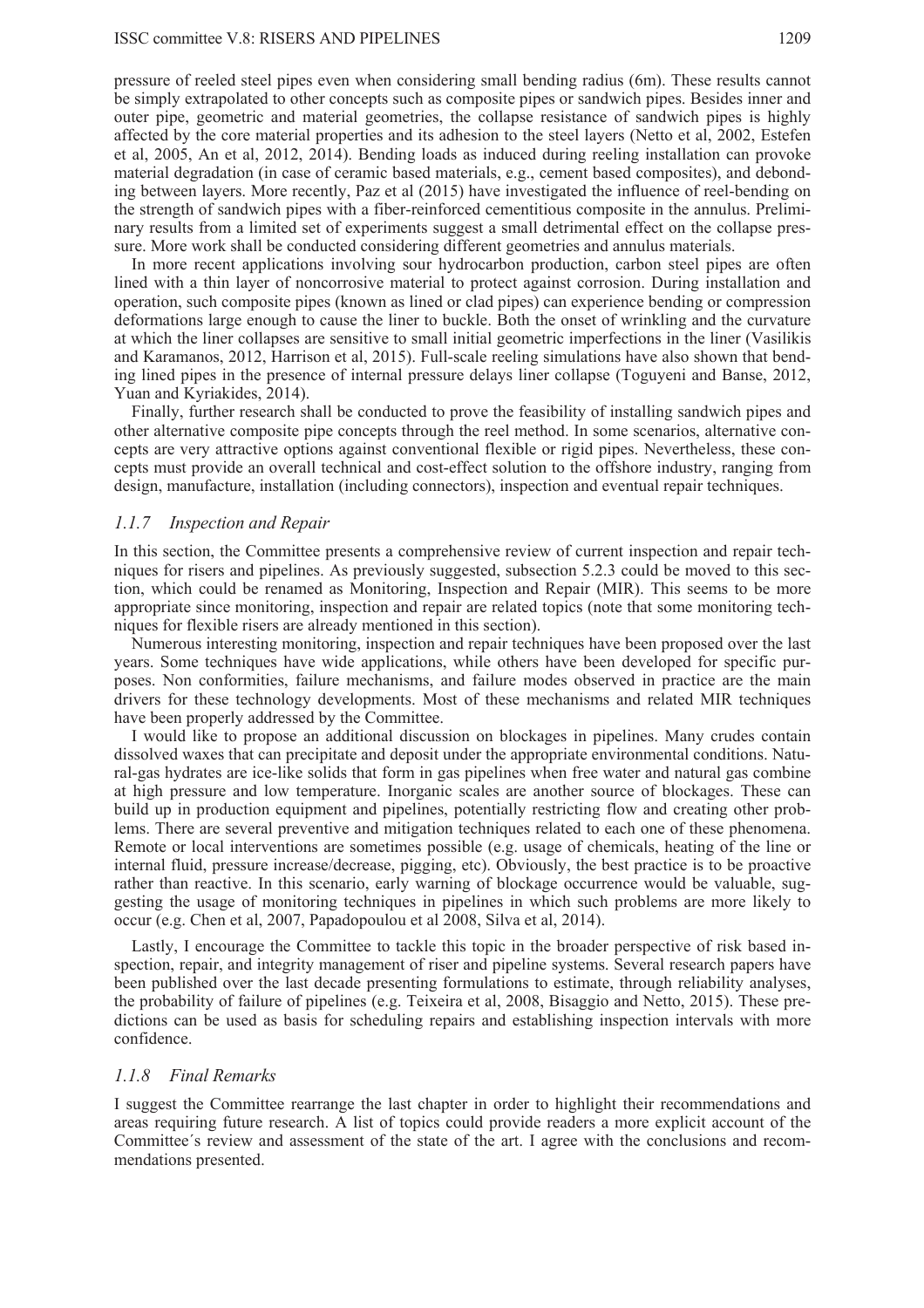The report accomplishes the objectives of the Committee´s mandate by presenting a good review of the research developments over the last decade in different aspects related to offshore risers and pipelines. Despite the fine work done, in my view, there is still some room for improvements - time permitting - as emphasized throughout the text. It would be appreciated if this Committee could make comments and elaborate more on those topics.

Lastly, I would like to thank ISSC for the privilege of being able to contribute. I sincerely hope that my comments, suggestions and discussions will meet the Committee´s expectations towards an updated and comprehensive report on offshore risers and pipelines, including current challenges.

#### *1.1.9 References*

- An, C., Menglan, D., Toledo Filho, R.D., Estefen, S.F. (2014). Collapse of sandwich pipes with PVA fiber reinforced cementitious composites core under external pressure. Ocean Engineering, 82, pp. 1-13
- An, C., Castello, X., Menglan, D., Toledo Filho, R.D., Estefen, S.F. (2012). Ultimate strength behaviour of sandwich pipes filled with steel fiber reinforced concrete. Ocean Engineering, 55, pp. 125-35.
- Anderson, B., Shim, E., Zeitoun, H. & Chin, E.J. (2013). Approach to lateral buckling and on-bottom stability interaction assessment. In Proc. Int. Conf. Ocean, Offshore and Arctic Eng.OMAE2013. ASME.
- Aranha, J.A.P., (2004). Weak three dimensionality of a flow around a slender cylinder: the Ginzburg-Landau equation. Journal of The Brazilian Society of Mechanical Sciences and Engineering, v. 26, n.4, p. 355-367.
- Assi, G.R.S. (2014). Wake-induced vibration of tandem cylinders of different diameters. Journal of Fluids and Structures, v. 50, 329-339.
- Assi, G.R.S. (2014). Wake-induced vibration of tandem and staggered cylinders with two degrees of freedom. Journal of Fluids and Structures. v. 50, 340-357.
- Assi, G.R.S., Bearman, P.W., Kitney, N. (2009). Low drag solutions for suppressing vortex-induced vibration of circular cylinders. Journal of Fluids and Structures 25 (4), 666-675.
- Assi, G.R.S., Franco, G. S. ; Vestri, M.S, (2014). Experimental and numerical investigation on the stability of parallel and oblique plates as suppressors of vortex-induced vibration. Journal of Offshore Mechanics and Arctic Engineering, v. 136, p. 031802, 2014.
- Assi, G.R.S, Franco, G.S., Vestri, M.S. (2015). Suppression of Vortex-Induced Vibration of a Cylinder Fitted with Free-to-Rotate Parallel and Oblique Plates. Instability and Control of Massively Separated Flows, 163-168.
- Bisaggio, H.C. and Netto, T.A. (2015). Predictive analyses of the integrity of corroded pipelines based on concepts of structural reliability and Bayesian inference, Marine Structures, 41, pp.180-199.
- Borges Rodriguez, A., Bransby, M.F., Finnie, I.M.S., Low, H.E. & White, D.J. (2013). Changes in pipeline embedment due to sediment mobility: observations and implications for design. In Proc. Int. Conf. Ocean, Offshore and Arctic Eng. OMAE2013.ASME.
- Borges Rodriguez, A., Draper, S., Boylan, N.P., Begaj, L. & Bransby, M.F. (2014). Pipe Soil Interaction During Cyclic Buckling: The Importance of Site-Specific Seabed Properties. In Proc. Proc. Int. Conf. Ocean, Offshore and Arctic Eng.OMAE2014.ASME.
- Cardoso, C. de O. & Silveira, R.M.S. (2010). Pipe-Soil Interaction Behavior for Pipelines Under Large Displacements on Clay Soils - A Model for Lateral Residual Friction Factor. In Proc.Offshore Technology Conf.
- Carneiro, D. (2014). Revisiting the Dimensional Analysis of Pipeline Embedment During Installation. In Proc. Int. Conf. Ocean, Offshore and Arctic Eng. OMAE2014.ASME.
- Carneiro, D., Rathbone, A.D., Soon, K.S. & Viecelli, G. (2014). Rate Dependent Soil Resistance in FE Analysis of Pipeline Walking. In Proc. Int. Conf. Ocean, Offshore and Arctic Eng. OMAE2014.ASME.
- Carneiro, D., White, D.J., Danziger, F.A.B. & Ellwanger, G.B. (2015). Excess pore pressure redistribution beneath pipelines: FEA investigation and effects on axial pipe-soil interaction. In 3rd Int. Symp. Frontiers in Offshore Geotechnics.
- Castelluccio, G.M., Ipiña, J.E.P., Yawny, A.A., Ernst, A.A. (2013). Fracture testing of the heat affected zone from welded steel pipes using an in situ stage, Engineering Fracture Mechanics, 98, pp. 52-63
- Cathie, D.N., Jaeck, C., Ballard, J.-C. & Wintgens, J.-F. (2005). Pipeline geotechnics state-of-the-art. In M. Cassidy & S. Gourvenec, eds. Frontiers in Offshore Geotechnics. Taylor & Francis, pp. 95–114.
- Chatjigeorgiou, I. K. (2007). Solution of the boundary layer problem for calculating the natural modes of riser type slender structures. Journal of Offshore Mechanics and Arctic Engineering, 130(1), 011003-011003-7.
- Chatjigeorgiou, I. K. (2008). Application of the WKB method to catenary-shaped slender structures. Mathematical and Computer Modelling, 48, pp. 249–257.
- Chatjigeorgiou, I. K. (2013). Second-order nonlinear dynamics of catenary pipelines: A frequency domain approach. Computers & Structures, 123, 1-14.
- Chatjigeorgiou, I. K. (2015). Second-order nonlinear dynamics of catenary pipelines subjected to bi-chromatic excitations. Applied Mathematical Modelling, 39 (8), 2363-2384.
- Chatzopoulou, G., Karamanos, S.A., Varellis, G.E. (2015). NUMERICAL SIMULATION OF UOE PIPE PROCESS AND ITS EFFECT ON PIPE MECHANICAL BEHAVIOR IN DEEP-WATER APPLICATIONS, In Proc. Int. Conf. Ocean, Offshore and Arctic Eng.OMAE2015. ASME.
- Chen, X., Ying Tsang, S.P.E., and Zhang, H.Q (2007). Pressure-Wave Propagation Technique for Blockage Detection in Subsea Flowlines, SPE Annual Technical Conference and Exhibition, Anaheim, California, USA.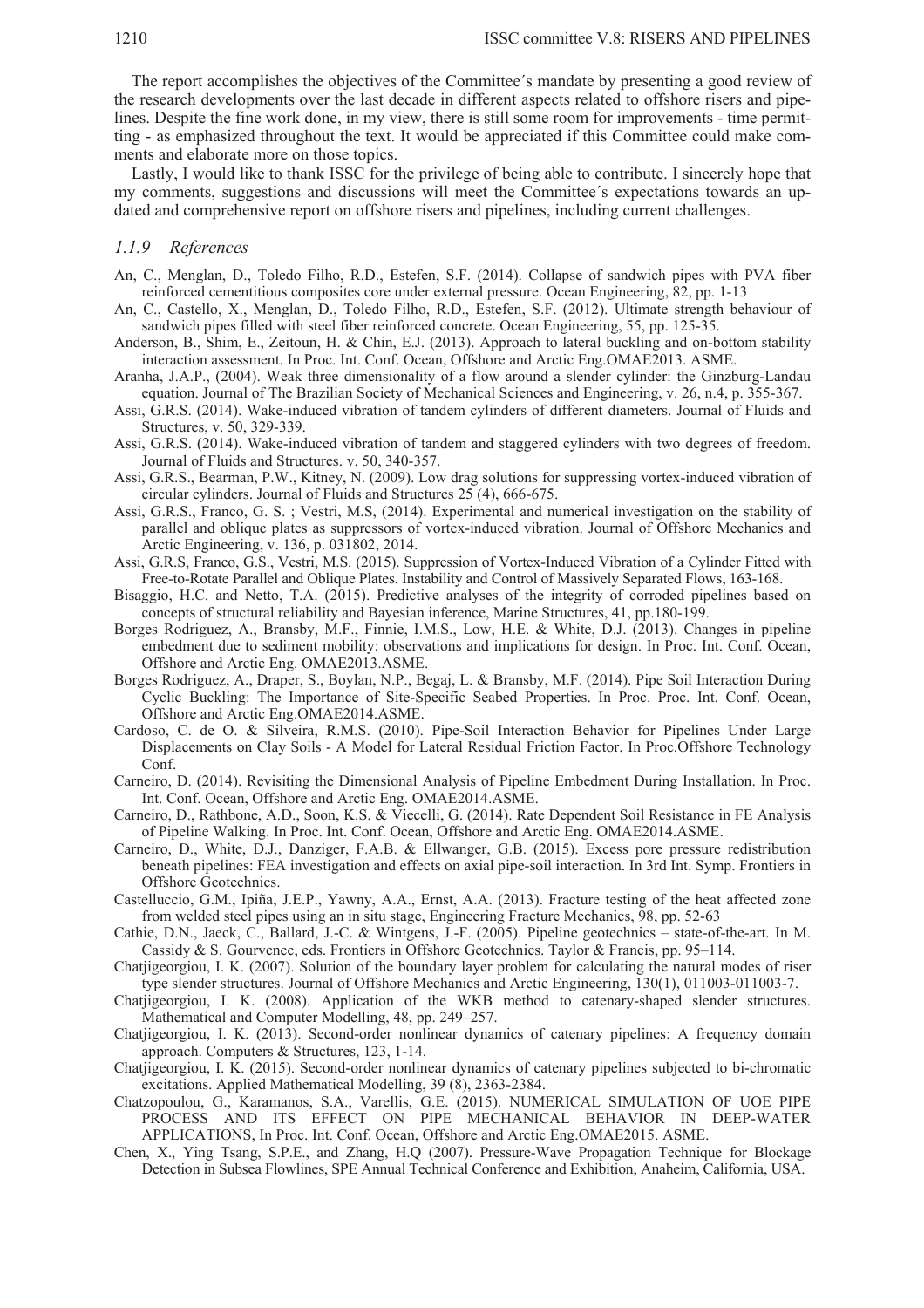- Dahl, J. M., Hover, F. S.,Triantafyllou, M. S., Dong, S., Karniadakis, G. E. (2007). Resonant vibrations of bluff bodies cause multi-vortex shedding. Phys. Rev. Letters, v.99 (144503).
- Dahl, J.M. Hover, F.S. Triantafyllou, M.S., Oakley, O.H. (2010). Dual resonance in vortex-induced vibrations at subcritical and supercritical Reynolds numbers. J. Fluid Mech., 643, pp. 395–424.
- DeGeer, D., Marewiski, U., Hillenbrand, H.-G., Weber, B., and Crawford, M. (2004). COLLAPSE TESTING OF THERMALLY TREATED LINE PIPE FOR ULTRA-DEEPWATER APPLICATIONS, In Proc. Int. Conf. Ocean, Offshore and Arctic Eng.OMAE2004. ASME.
- DeGeer, D., Timms, C., and Lobanov, V. (2005). BLUE STREAM COLLAPSE TEST PROGRAM, In Proc. Int. Conf. Ocean, Offshore and Arctic Eng.OMAE2005. ASME.
- DMP (2014).North West Shelf Oil and Gas. Map no. PD-SBD-GEO-105D Rev. 8.Department of Mines and Petroleum, Government of Western Australia. [Available at http://www.dmp.wa.gov.au/documents/pd-sbdgeo-105d.pdf, accessed 26/May/2015]
- DNV-OS-F101 (2013).OFFSHORE STANDARD FOR SUBMARINE PIPELINE SYSTEMS, DNV.
- Draper, S., An, H., Cheng, L., White, D.J. & Griffiths, T. (2015). Stability of subsea pipelines during large storms. Phil. trans. Series A, Math., phys., and eng. sciences, 373(2033).
- Ellinas, C.P., Supple, W.J. & Vastenholt, H. (1990). Prevention of Upheaval Buckling of Hot Submarine Pipelines by Means of Intermittent Rock Dumping. In Proc. Offshore Technology Conf.
- Estefen, S.F., Netto, T.A., Pasqualino, I.P. (2005). Strength analyses of sandwich pipes for ultra deepwaters, ASME Journal of Applied Mechanics, 72-4, pp 599-608.
- Fachinetti, M.L., de Langre, E., Biolley, F. (2003). Un modèle phénoménologique des vibrations induites par détachement tourbillonnaire. 16ème Congrès Français de Mécanique. Nice, France.
- Fachinetti, M.L., de Langre, E., Biolley, F. (2004). Coupling of structure and wake oscillators in vortex-induced vibrations. Journal of Fluids and Structures, 19(2004):123-140.
- Fernandes, A. C., Sefat, S. M., Cascao, L. V., Boas, P. V., Franciss, R. (2011). Further investigations on vortex self induced vibration (VSIV). In Proc. Int. Conf. Ocean, Offshore and Arctic Eng.OMAE2011. ASME.
- Fernando, U.S., Roberts, A., Karabelas, G. (2015). EFFECT OF EPOXY FILLING IN END FITTING ON THE INTEGRITY OF FLEXIBLE PIPES – WITH REFERENCE TO SUNCOR TERRA NOVA FLOWLINES, In Proc. Int. Conf. Ocean, Offshore and Arctic Eng.OMAE2015. ASME.
- Franzini, G.R., Pesce, C.P., Gonçalves, R.T., Fujarra, A.L.C., Pereira, A.A.P. (2011). Multimodal and Mode Transition Vortex-Induced Vibrations Analysis using the Hilbert-Huang Transform Method. The 3rd International Conference on Hilbert-Huang Transform: theory and applications, Qingdao, China.
- Franzini, G.R., Pesce, C.P., Salles, R., Gonçalves, R.T., Fujarra, A.L.C., Mendes P., (2015). Experimental Investigation with a Vertical and Flexible Cylinder in Water: Response to Top Motion Excitation and Parametric Resonance. Journal of Vibration and Acoustics, 137(3), doi: 10.1115/1.4029265.
- Fujarra, A.L.C., Pesce, C.P., Flemming, F., Williamson, C. H. K. (2001). Vortex-induced vibration of a flexible cantilever. Journal of Fluids and Structures, 15(3-4):651-658.
- Furnes, G.K, Sorensen, K. (2007). Flow Induced Vibrations Modeled by Coupled Non-Linear Oscillators. Proceedings of the 17th International Offshore and Polar Engineering Conference, Lisbon, Portugal.
- Gay Neto, A., Martins, C.A. (2013). Structural stability of flexible lines in catenary configuration under torsion, Marine Structures, 34, pp. 16–40.
- Griffiths, T.J., White, D.J. & Cheng, L. (2010). Progress in Investigating Pipe-Soil-Fluid Interaction : The STABLEpipe JIP. In Proc. Int. Offshore and Polar Eng. Conf. pp. 115–122.
- Gonçalves, R.T., Franzini, G.R., Rosetti, G.F., Fujarra, A.L.C., Nishimoto, K. (2012) Analysis Methodology for Vortex-Induced Motion (VIM) of a Monocolumn Platform Applying the Hilbert–Huang Transform Method, Journal of Offshore Mechanics and Arctic Engineering, 134 (1), 011103
- Gu, J., An, C., Levi, C. (2012). Prediction of Vortex-Induced Vibration of long flexible cylinders modeled by a coupled nonlinear oscillator: integral transform solution. Journal of Hydrodynamics, 24(6)888-898.
- Gu, J., Wang, Y., Zhang, Y., Duan, M., Levi, C. (2013). Analytical solution of mean top tension of long flexible riser in modeling vortex-induced vibrations. Applied Ocean Research, 41(2013)1-8.
- Harrison, B., Yuan, L. and Kyriakides, S. (2015). Measurement of lined pipe imperfections and the effect on wrinkling and collapse under bending, In Proc. Int. Conf. Ocean, Offshore and Arctic Eng.OMAE2015. ASME
- Herynk, M.D., Kyriakides, S., Onoufriou, A., Yun, H.D. (2007). EFFECTS OF THE UOE/UOC MANUFACTURING PROCESS ON PIPE COLLAPSE PRESSURE, International Journal of Mechanical Sciences, 49, pp. 533-553.
- Hill, A.J. & White, D.J. (2015). Pipe-soil interaction: Recent and future improvements in practice. In 3rd Int. Symp. Frontiers in Offshore Geotechnics.
- Hill, A.J., White, D.J., Bruton, D.A.S., Langford, T., Meyer, V., Jewell, R.A. & Ballard, J.-C. (2012). A new framework for axial pipe-soil resistance, illustrated by a range of marine clay datasets. In Proc. Int. Conf. Offshore Site Investigation and Geotechnics. SUT.
- Huera-Huarte, F., Bearman, P.W. (2009a). Wake structures and vortex-induced vibrations of a long flexible cylinder-Part 1: Dynamic response. Journal of Fluids and Structures, 25(6):969-990.
- Huera-Huarte, F., Bearman, P.W. (2009b). Wake structures and vortex-induced vibrations of a long flexible cylinder-Part 2: Drag coefficients ad vortex modes. Journal of Fluids and Structures, 25(6):991-1006.
- Joseffson, P. M., and Dalton, C.(2010). An analytical/computational approach in assessing vortex-induced vibration of a variable tension riser. Journal of Offshore Mechanics and Arctic Engineering, 132(3):031302- 031302-7.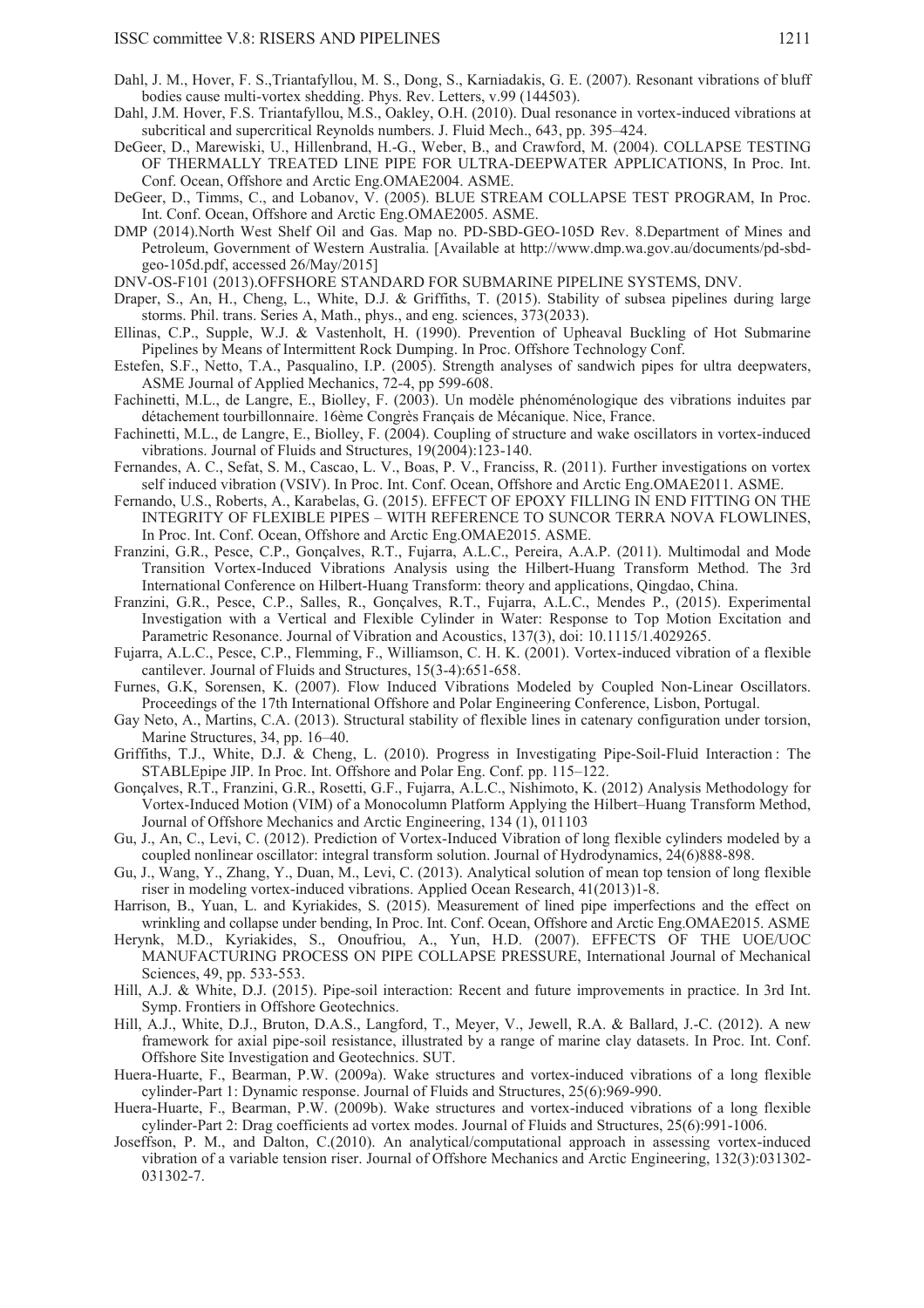- Kyriakides, S. and Corona E. (2007). MECHANICS OF OFFSHORE PIPELINES, VOLUME I: BUCKLING AND COLLAPSE, Elsevier.
- Kyriakides S. and Netto, T.A. (2000). On the dynamics of propagating buckles in pipelines, International Journal of Solids and Structures, 37, pp.6843-67.
- Lacerda, J., Lourenço, M.I., Netto, T.A. (2015). Development and experimental calibration of numerical model based on beam theory to estimate the collapse pressure of flexible pipe, In Proc. Int. Conf. Ocean, Offshore and Arctic Eng.OMAE2015, ASME.
- Larsen, C.M., Passano, E.A., Lie, H. (2012) Recent Development of the Empirical Basis for Prediction of Vortex Induced Vibrations. Hydroelasticity in marine technology: proceedings of the Sixth International Conference on Hydroelasticity in Marine Technology, Tokyo, Japan 19-21 September 2012.
- Le Cunff, C., Biolley, F., Damy, G. (2005). Experimental and numerical study of heave-induced lateral motion (HILM). In Proc. Int. Conf. Ocean, Offshore and Arctic Eng., OMAE2005. ASME.
- Leckie, S.H.F., Draper, S., White, D.J., Cheng, L. & Fogliani, A. (2015). Lifelong embedment and spanning of a pipeline on a mobile seabed. Coastal Engineering, 95, pp.130–146.
- Lei, S., Zhang, W.-S., Lin, J-H., Yue, Q.-J., Kennedy, D., Williams, F.W. (2014). Frequency domain response of a parametrically excited riser under random wave forces. Journal of Sound and Vibration, vol.333, 485–498.
- Lourenço, M.I. and Netto, T.A. (2015). Ratcheting of corroded pipes under cyclic bending and internal pressure, International Journal of Pressure Vessels and Piping, 125, pp.35-48.
- Mazzilli, C. E. N., Lenci, S., and Demeio, L. (2014). Nonlinear free vibrations of tensioned vertical risers. In Proceedings of 8th European Nonlinear Dynamics Conference - ENOC2014.
- Melchers R.E. and Jeffrey R. (2008). The critical involvement of anaerobic bacterial activity in modeling the corrosion behaviour of mildsteel in marine environments, ElectrochimActa, 54, pp.80-85.
- Modarres-Sadeghi, Y., Chasparis, F., Triantafyllou, M.S., Tognarelli, M., Beynet, P. (2011). Chaotic response is a generic feature of vortex-induced vibrations of flexible risers. Journal of Sound and Vibration, 330 (2011): 2565-2579.
- Mohd, M.H. and Paik, J.K. (2013). Investigation of the corrosion progress characteristics of offshore subsea oil well tubes, Corrosion Science, 67, pp.130-141.
- Mohr, H., Draper, S. & White, D. (2013). Free Field Sediment Mobility on Australia's North West Shelf. In Proc. Int. Conf. Ocean, Offshore and Arctic Eng. OMAE2013.ASME.
- Mukundan, H. (2008) Vortex-induced vibration of marine risers: motion and force reconstruction from field and experimental data. PhD thesis, Massachusetts Institute of Technology,Cambridge, MA.
- Mukundan, H., Hover, F. S.,Triantafyllou, M. S. (2009). Applications of accurate VIV response reconstruction schemes. In Proc. Int. Conf. Ocean, Offshore and Arctic Eng.OMAE2009. ASME.
- Netto, T.A. (2010). A simple procedure for the prediction of the collapse pressure of pipelines with narrow and long corrosion defects — Correlation with new experimental data, Applied Ocean Research, 32:1, pp.132-134.
- Netto T.A., Ferraz U., Botto A. (2007). On the effect of corrosion defects in the collapse pressure of pipelines, International Journal of Solids and Structures, 44(22–23), pp.7597–614.
- Netto, T.A., Ferraz, U., Estefen, S.F. (2005). The effect of corrosion defects on the burst pressure of pipelines, Journal of Constructional Steel Research, 61-8, pp.1185-1204.
- Netto, T.A., Honorato, H.J., and Qassim R.Y. (2013). Prioritization of failure risk in subsea flexible pipes via data envelopment analysis, Marine Structures, 34, pp.105-116.
- Netto, T.A., Botto, A., Lourenço, M.I. (2008a). Fatigue performance of pre-strained pipes with girth weld defects:Local deformation mechanisms under bending. International Journal of Fatigue, 30, pp. 1080-91.
- Netto, T.A., Lourenço, M.I, Botto, A. (2008b). Fatigue performance of pre-strained pipes with girth weld defects: Full-scale experiments and analyses. International Journal of Fatigue, 30, pp. 767-78.
- Netto, T. A., Santos, J. M. C., and Estefen, S. F. (2002). Sandwich pipes for ultra-deep waters, In Proceedings of the 4th International Pipeline Conference, Calgary, Canada.
- Otte Filho, O.O.,Tanaka, R.L., Morini, R.G., Torres, R.N., Vilela, T. (2015). THERMAL EFFECTS ON THE ANCHORING OF FLEXIBLE PIPE TENSILE ARMORS, In Proc. Int. Conf. Ocean, Offshore and Arctic Eng.OMAE2015. ASME.
- Papadopoulou, K.A., Shamout, M.N., Lennox, B., Mackay, D., Taylor, A.R., Turner, J.T., and Wang, X. (2008). An evaluation of acoustic reflectometry for leakage and blockage detection, Proc. of The Institution of Mechanical Engineers, IMechE, Vol. 222, Part C: J. Mechanical Engineering Science.
- Pasqualino, I.P., Silva. S.L. and Estefen, S. (2004). The effect of the reeling laying method on the collapse pressure of steel pipes for deepwater. In Proc. Int. Conf. Ocean, Offshore and Arctic Eng.OMAE2004. ASME.
- Paz, C.M., Fu, G., Estefen, S.F., Lourenço, M.I., Chujutalli, J.A.H. (2015). Sandwich pipe: reel-lay installation effects, In Proc. Int. Conf. Ocean, Offshore and Arctic Eng.OMAE2015. ASME.
- Pereira, F.R. Pesce, C. P., Gonçalves, R. T., Franzini, G. R., Fujarra, A. L. C., Salles, R., Mendes, P. (2012). Risers Model Test: Scaling Methodology and Dynamics Similarity. In Proc.22nd International Offshore and Polar Engineering Conference.ISOPE-TPC-06633, Rhodes, Greece.
- Pereira, F.R., Gonçalves, R. T., Pesce, C. P., Fujarra, A. L. C., Franzini, G. R., Mendes, P. (2013).A Model Scale Experimental Investigation on Vortex-Self Induced Vibrations (VSIV) of Catenary Risers. In Proc. Int. Conf. Ocean, Offshore and Arctic Eng.OMAE2013. ASME.
- Péronne, S., Izarn, C., Estrier, P., Caro, O., Leroy, J.M., Charliac, D. (2015). Flexible Pipe Hysteretic Bending Behavior: Comparison with Experimental Characterization and Finite Element Method. In Proc. Int. Conf. Ocean, Offshore and Arctic Eng.OMAE2015. ASME.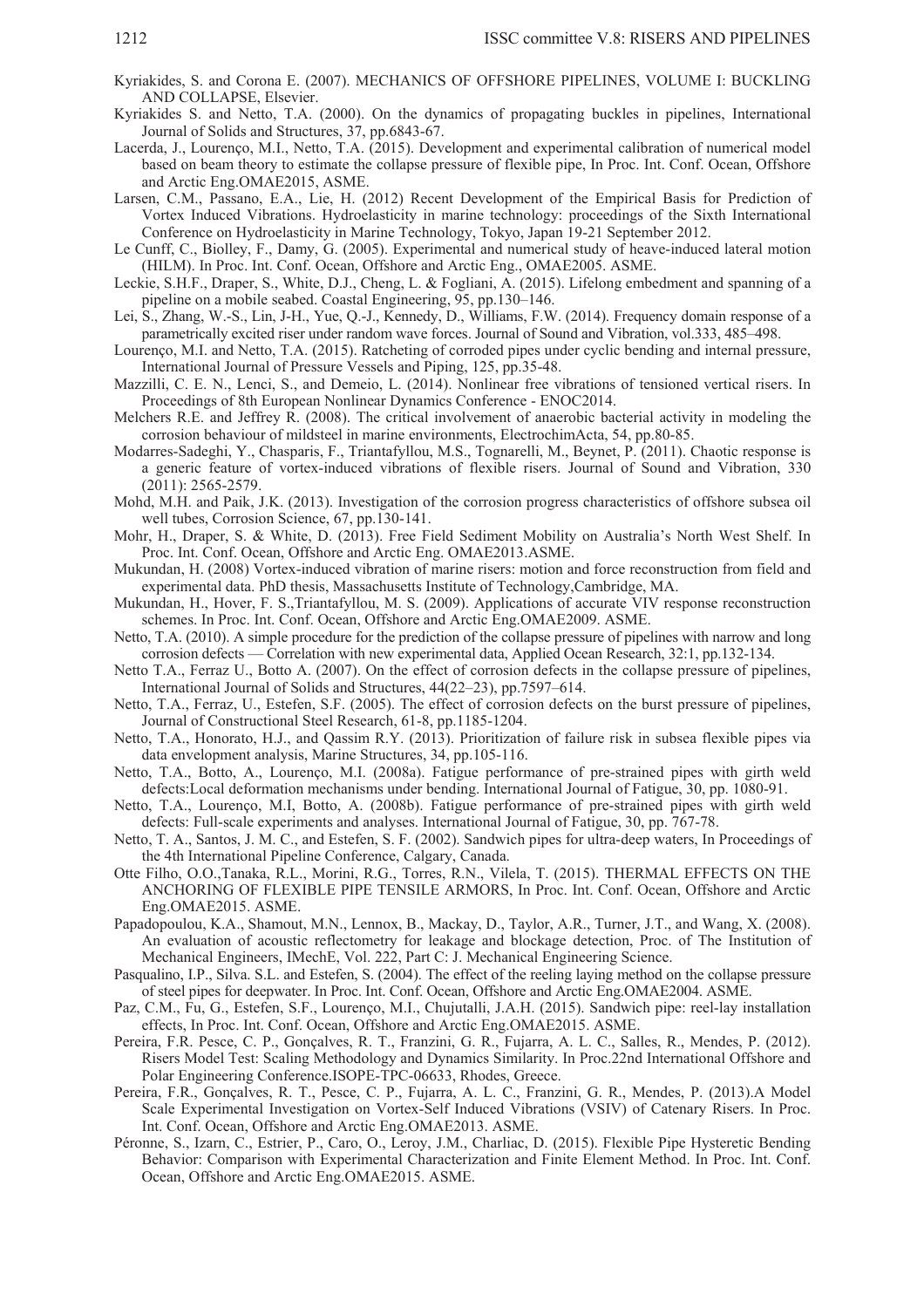- Pesce, C.P. (2013). Riser Dynamics: experiments with small scale models. LabOceano Ten-Year Anniversary Celebration Workshop. April 29-30, 2013, Rio de Janeiro, Brazil; https://goo.gl/rnf81z.
- Pesce, C. P., Fujarra, A. L. C. (2000). Vortex-induced vibrations and jump phenomenon: Experiments with a clamped flexible cylinder in water. International Journal of Offshore and Polar Engineering, 10(1):26-33.
- Pesce, C.P., Fujarra, A.L.C, Kubota. L.K. (2006). The Hilbert-Huang Spectral Analysis Method Applied to VIV. In Proc. Int. Conf. Ocean, Offshore and Arctic Eng.OMAE2006. ASME.
- Pesce, C.P., Martins, C.A. and Silveira, L.M.Y.(2006), Riser-Soil Interaction: Local Dynamics at TDP and a Discussion on the Eigenvalue and the VIV Problems, J Offshore Mechanics and Arctic Engineering, 128, pp.39-55.
- Pinheiro, B.C., Pasqualino, I., Cunha, S. (2014). Fatigue life assessment of damaged pipelines under cyclic internal pressure: Pipelines with longitudinal and transverse plain dents, International Journal of Fatigue, 68, pp.38-47.
- Quéau, L.M., Kimiaei, M., Randolph, M.F. (2013), Dimensionless groups governing response of steel catenary risers. Ocean Engineering, 74, 247-259.
- Quéau, L.M., Kimiaei, M., Randolph, M.F. (2014), Analytical estimation of static stress range in oscillating steel catenary risers at touchdown areas and its application with dynamic amplification factor. Ocean Engineering, 88, 63-80.
- Quéau, L.M., Kimiaei, M., Randolph, M.F. (2014), Artificial neural network development for stress analysis of steel catenary risers: Sensitivity study and approximation of static stress range. Applied Ocean Research, 48, 148-161.
- Quéau, L.M., Kimiaei, M., Randolph, M.F. (2015), Approximation of the maximum dynamic stress range in steel catenary risers using artificial neural networks. Engineering Structures, 92, 172-185.
- Rabelo M.A., Ramos Junior, R., Franzini, G.R., Gay Neto, A., Pesce, C.P., Santos, C.C.P. (2015). An investigation on flexible pipes birdcaging triggering, Marine Structures, 40, pp. 159–82.
- Randolph, M.F. & Gourvenec, S.M. (2011). Offshore Geotechnical Engineering 1st ed., Milton Park, Oxon: Spoon Press.
- Randolph, M.F., White, D.J. & Yan, Y. (2012). Modelling the axial soil resistance on deep-water pipelines. Géotechnique, 62(9), pp.837–846
- Sakakibara, N., Kyriakides S., and Corona E. (2009). Collapse of partially corroded or worn pipe under external pressure, International Journal of Mechanical Sciences, 50, pp.1586–97.
- Salimi, A., Nemati-Raad, N., Yu, L., Kalman, M.D. (2015).A COMBINED NUMERICAL AND EXPERIMENTAL APPROACH TO VERIFY COMPOSITE TENSILE ARMOR BEND BACK METHOD DURING PIPE TERMINATION, In Proc. Int. Conf. Ocean, Offshore and Arctic Eng.OMAE2015. ASME.
- Silva, L.L., Monteiro, P.C.C., Vidal, J.L.A., Netto, T.A. (2014). Acoustic reflectometry for blockage detection in pipeline, In Proc. Int. Conf. Ocean, Offshore and Arctic Eng.OMAE2014. ASME.
- Silveira, L.M.Y., Martins, C. A., Cunha, L. D. Pesce, C. P. (2007). An investigation on the effect of tension variation on VIV of risers. In Proc. Int. Conf. Ocean, Offshore and Arctic Eng.OMAE2007. ASME.
- Srinil, N. (2011). Analysis and prediction of vortex-induced vibrations of a variable-tension vertical risers in linearly sheared currents. Applied Ocean Research, 33, pp. 41– 53.
- Tanaka, R.L., Martins, C.A. (2012). Parallel dynamic optimization of steel risers. Journal of Offshore Mechanics and Arctic Engineering, 133 (1), 011302.
- Teixeira, A.P., Guedes Soares, C., Netto, T.A., Estefen, S.F. (2008). Reliability of pipelines with corrosion defects, International Journal of Pressure Vessels and Piping, 85, pp. 228-237.
- Tivelli, M., Cumino,G., Izquierdo, A., Anelli, E. (2005). Effect of plastic deformation pattern typical of reel laying on the in-service mechanical performance of pipes and girth welds. In Proc. RioPipeline Conference.
- Toguyeni, G., and Banse, J. (2012). Mechanically lined pipe: installation by reel-lay. In Proc. Offshore Techn. Conf., OTC 23096.
- Torres, R.N., Tanaka, R.L., Morini, R.G., Otte Filho, O.O., Vilela, T. (2015). FLEXIBLE PIPE ANCHORING SYSTEM: RESIN RATIO EFFECTS ON MECHANICAL PROPERTIES, In Proc. Int. Conf. Ocean, Offshore and Arctic Eng.OMAE2015. ASME.
- Torselletti, E., Vitali, L. and Bruschi, R. (2005). Bending capacity of girth-welded pipes. In Proc. Int. Conf. Ocean, Offshore and Arctic Eng.OMAE2005. ASME.
- Vandiver, J.K. (2012). Damping Parameters for flow-induced vibration. J. Fluids and Structures., 35, 105–119.
- Vandiver, J. K., Jaiswal, V., Jhingran, V. (2009). Insights on vortex-induced travelling waves on long risers. J. Fluids and Structures, 25, 641–653.
- Vasilikis, D., and Karamanos, S.A. (2012). Mechanical behavior and wrinkling of lined pipes, Int. J. Solids and Structures. 49, pp. 3432–3446.
- Wastberg, S., Pisarski, H. and Nyhus, B. (2004). Guidelines for engineering critical assessments for pipeline installation methods introducing cyclic plastic strain, In Proc. Int. Conf. Ocean, Offshore and Arctic Eng. OMAE2004. ASME.
- Westgate, Z.J. (2013). The As-Laid Embedment of Subsea Pipelines. PhD Thesis. The University of Western Australia.
- White, D.J., Campbell, M.E., Boylan, N.P. & Bransby, M.F. (2012). A new framework for axial pipe-soil interaction, illustrated by shear box tests on carbonate soils. In Proc. Int. Conf. Offshore Site Investigation and Geotechnics. SUT.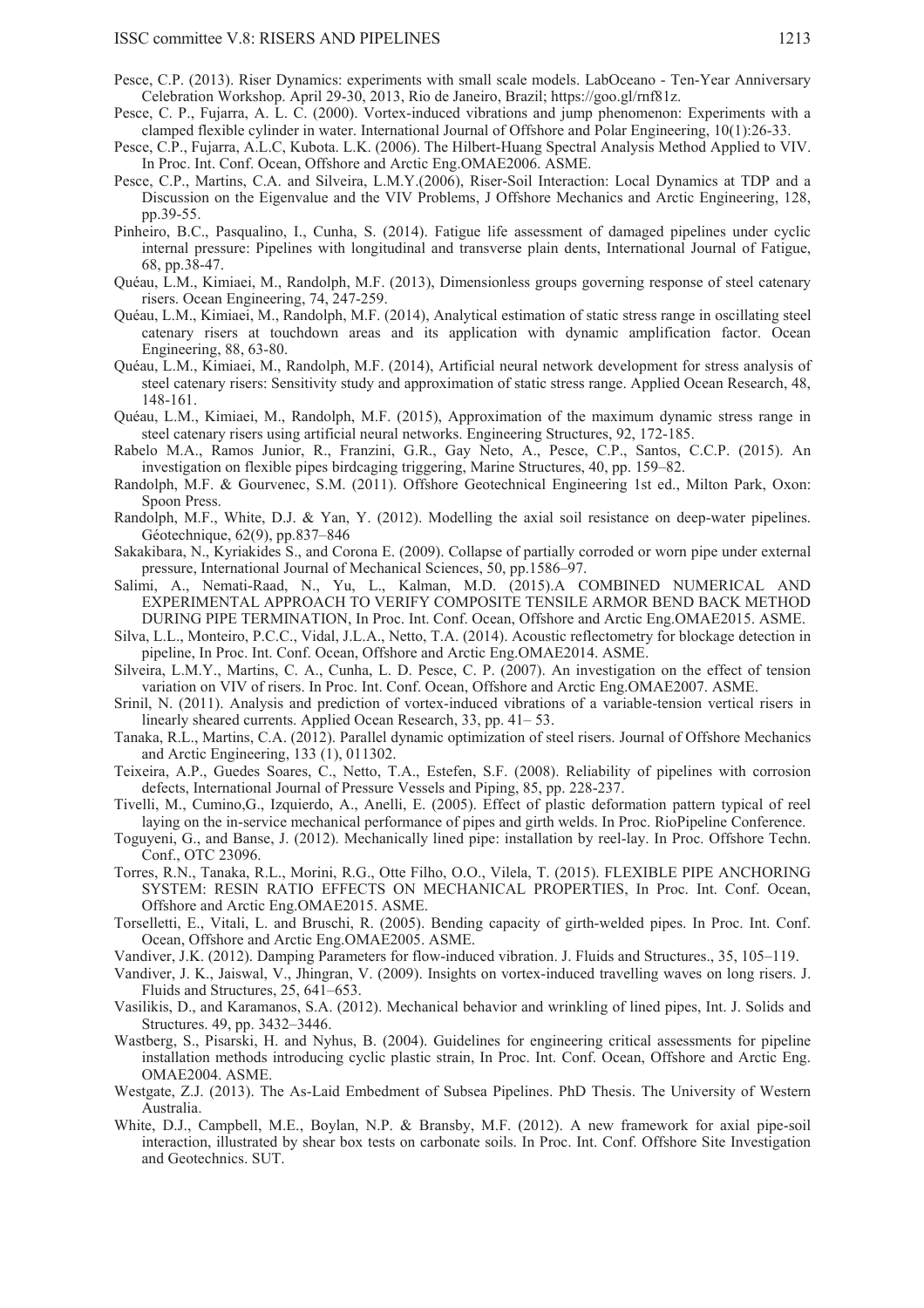- White, D.J. & Cathie, D.N. (2011). Geotechnics for subsea pipelines. In S. M. Gourvenec & D. J. White, eds. Frontiers in Offshore Geotechnics II. London: Taylor & Francis Group, pp. 87–123.
- White, D.J., Leckie, S.H.F., Draper, S. & Zakarian, E. (2015). Temporal changes in pipeline-seabed condition, and their effect on operating behaviour. In Proc. Int. Conf. Ocean, Offshore and Arctic Eng. OMAE2015.ASME.
- White, D.J. & Randolph, M.F. (2007). Seabed Characterisation and Models for Pipeline-soil Interaction. Int. J. Offshore and Polar Eng., 17(3), pp.193–204.
- White, D.J., Westgate, Z.J., Ballard, J.-C., de Brier, C. & Bransby, M.F. (2015). Best Practice Geotechnical Characterization and Pipe-soil Interaction Analysis for HPHT Pipeline Design. In Offshore Technology Conference.

Yang, H., Xiao, F., and Xu, P. (2013). Parametric instability prediction in a top-tensioned riser in irregular waves. Ocean Engineering, 70, pp. 39–50.

- Yuan, L. and Kyriakides, S. (2014). Wrinkling and collapse of girth-welded lined pipe under bending, In Proc. Int. Conf. Ocean, Offshore and Arctic Eng. OMAE2014. ASME.
- Wu, X., Ge, F., Hong, Y. (2012). A review of recent studies on vortex-induced vibrations of long slender cylinders. Journal of Fluids and Structures, 28, 292-308.
- Zhu, L., Tan, Z. (2014). END FITTING EFFECT ON TENSILE ARMOR STRESS EVALUATION IN BENT FLEXIBLE PIPE, In Proc. Int. Conf. Ocean, Offshore and Arctic Eng.OMAE2014. ASME.

#### *1.2 Floor and Written Discussions*

#### *1.2.1 Marcelo Igor Lourenço de Sousa (Federal University of Rio de Janeiro)*

In recent years we have seen flexible pipes manufacturers doing an effort to qualify pipes used as risers for ultra-deep waters. Typical application is in pre-salt fields offshore Brazil with approx. 2200 m water depth. My question to the committee is if they found recent publication related to this subject.

Moreover, I would like to know if the option to use extra tension armor layers in the flexible pipe structure is effective to overcome fatigue issues.

#### *1.2.2 Bianca de Carvalho Pinheiro (Federal University of Rio de Janeiro)*

Firstly, I would like to congratulate the committee for the comprehensive report and also the official discusser for the valuable comments and high level discussion provided.

I would like to ask the chairman a question concerning repairs on pipeline dents, a subject that I think was not well addressed in the committee report/presentation. The use of composite repairs is increasing in the last years. In which extent do you believe the fatigue life of dented pipelines can be enhanced with the use of composite repairs with glass fibre and epoxy matrix laminates?

#### *1.2.3 Agnes Marie Horn (DNV GL)*

As discussed in the committee report, fatigue damage due to VIV needs to be assessed during design of a riser or pipeline. Currently, the fatigue evaluation has been based on constant amplitude S-N curves (ref. to BS7608 (1993) "Guidance to fatigue design and assessment of steel products" and DNVGL RP0005 (2014) "Fatigue design of offshore steel structures"). However, in the latest edition of the BS 7608 (2014), variable amplitude S-N curves have been included. Hence, by assessing the fatigue life based on variable amplitude S-N curves in BS 7608 especially for VIV loadings shows a significant reduction in fatigue capacity compared to constant amplitude curves which has been industry practice up to know. Does the Committee have any views on what typical design scenarios; stress range and high or low cycle environment, etc. should variable or constant amplitude loading curves be assessed when assessing the fatigue design of a pipeline or SCR? Are there any scenarios or reported accidents that should require a more stringent fatigue evaluation of VIV?

## **2. REPLY BY COMMITTEE**

#### *2.1 Reply to Official Discussion*

### *2.1.1 Introduction*

First of all, Committee V.8 would like to express its sincere thanks to Prof. Theodoro A. Netto as the official discusser for the detailed and extensive review. This committee also would like to sincerely thank Prof. Marcelo Igor Lourenço and Prof. Bianca de Carvalho Pinheiro and Dr. Agnes Marie Horn as floor and written discussers.

The Committee had the first meeting just after it was formed. The committee examined the committee mandate below and discussed our positon for committee work. Technical area covered by the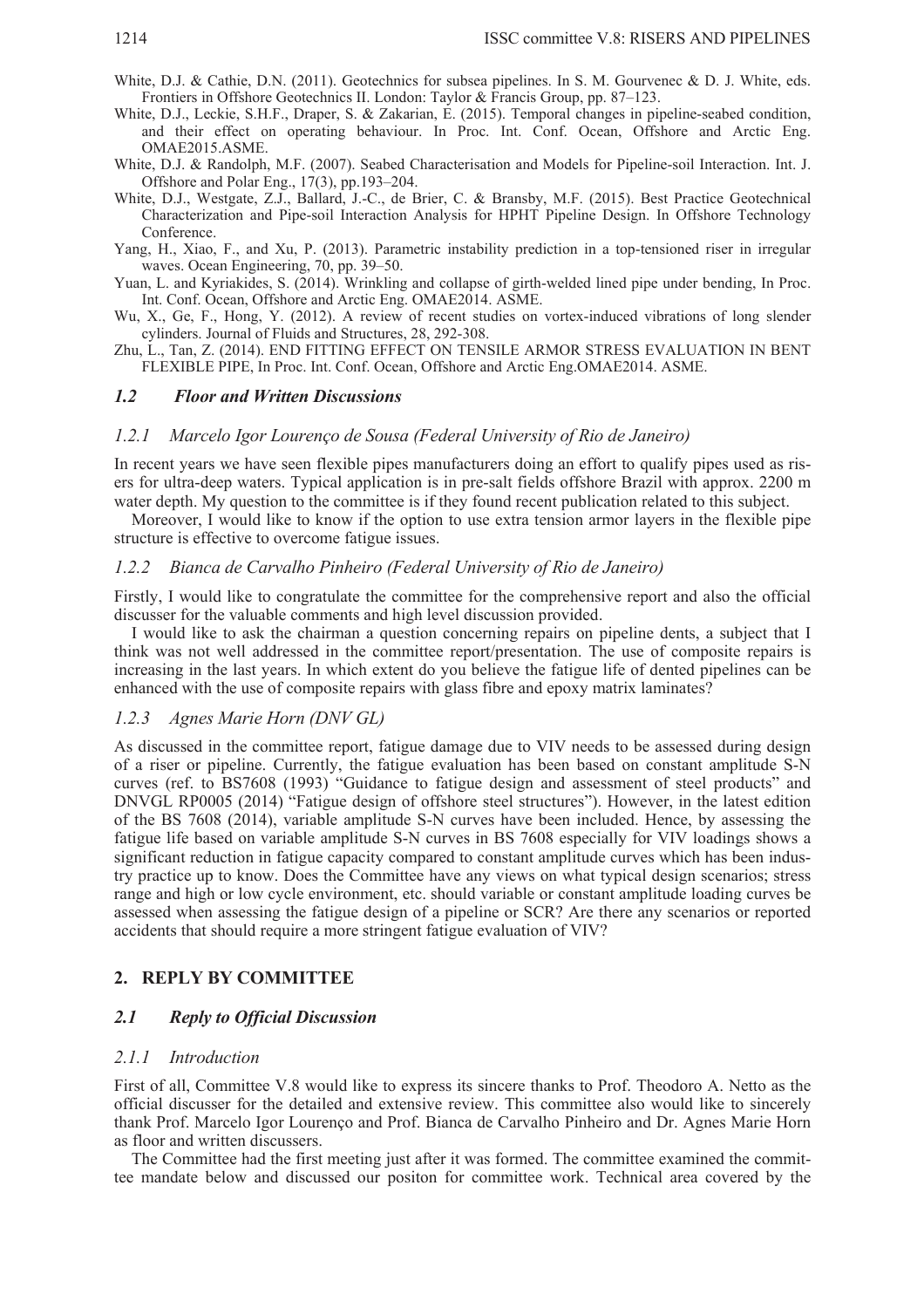committee is very broad and diverse although the committee mandate gives focuses. The committee needs to have selective focuses. Another additional hard condition for our committee work is that the last ISSC report concerning this filed was published in ISSC2000. The committee felt necessity that technological developments in this broad technical area since ISSC2000 should be reported from the research point of view. The committee decided literatures published from 2004 to 2013 should be reviewed. This is different from traditional reporting style of regular ISSC committee reporting. As a result, contents have to be more or less selective although the all technical fields were tried to be covered equally as much as possible. This broadness is also the case for the official discussion. The volume of discussion reaches almost half of the committee report and needed a few contributors to draw the discussion.

#### Committee Mandate for Committee V.8 Risers and Pipelines

*Concern for the structural failure modes of risers and pipelines. Consideration shall be given to the dynamic response of risers under environmental conditions as well as pipesoil interaction. Aspects related to the installation methods shall be considered. Attention is recommended for aspects related to maintenance, inspection and repair, especially in deepwater conditions.* 

Hereafter we would reply the discussion of Official Discusser following his discussion structure at first. Then the replies to floor and written discussions would be shown.

## *2.1.2 New Design Concept*

When the failure mode of the flexible riser is discussed, the local detailed modeling and stress analysis in the end fitting is important. But most of the references pointed out by the discusser were not available at the time of writing the report. The importance of this issue has, however, been pointed out in 2.1.2 also referring to new solutions to circumvent the problem as proposed by Campello et al. 2012.

The rigid riser is an important topic, but the committee decided to place more focus on flexible risers. Although some aspects of new concept of rigid riser design are mentioned in the later section, the description is very limited. Hybrid risers as these systems utilize flexible risers were reviewed.

The committee agrees that some pipeline designed concepts were selected and reviewed. Some other concepts such as composite pipes, pipe-in-pipe, sandwich pipes, lined or clad pipes are reviewed in the later section, but strong emphasis are not placed in this section.

The committee agrees that some parts of the committee report are detailed and some are digested. Subjects treated in the report are closely and mutually related. Another more optimized report structure can be possible by reallocating some materials.

The discusser points out importance of the manufacturing process of steel pipeline and suitability of current design codes for large diameter pipes. These are important but are not within the scope of committee mandate.

### *2.1.3 Dynamic Response Investigation Review*

Concerning the dynamic behavior of the free span of pipeline, the committee focused on VIV as pointed out. Others were placed outside the report scope. Dynamic behavior of pipeline under soil action is reported in section of pipeline-soil interaction

The committee agrees that the influence of floating unit motion on VIV is a subject which should have been addressed in the report.

In the part of riser VIV section 3.1.2, a huge amount of very important and relevant investigations are available in the literature in VIV. Due to so vast amplitude of researches regarding the VIV phenomenon, the present report was restricted to those investigations which are more focused on practical ocean engineering applications, and global dynamic behavior with emphasis on hydrodynamic interactions. In this sense, studies presented in the broadly available literature database, such as in ocean and offshore engineering conferences have been related (ASME, ISOPE, OTC, OnePetro among others) and related journals. The discussion of the report points out a very nice and valuable insight into researches on VIV more related for visualization of the phenomenon and physical description of it. They are fundamental for solution of practical VIV problems solutions in risers and pipelines, and they must be considered.

The literature for the VIV in cylinders from the scientific point of view is very much rich, and a large number of important studies have been published from the past. On the other hand, particularly in the last decade many works are motivated for the research on ocean and offshore engineering. Survey for the present report was concentrated in the literature of the last three years. And, due to the limitations imposed to its length, investigations focused on VIV studies in realistic scenarios have been chosen, including fundamental studies seeking for practical riser applications as presented in the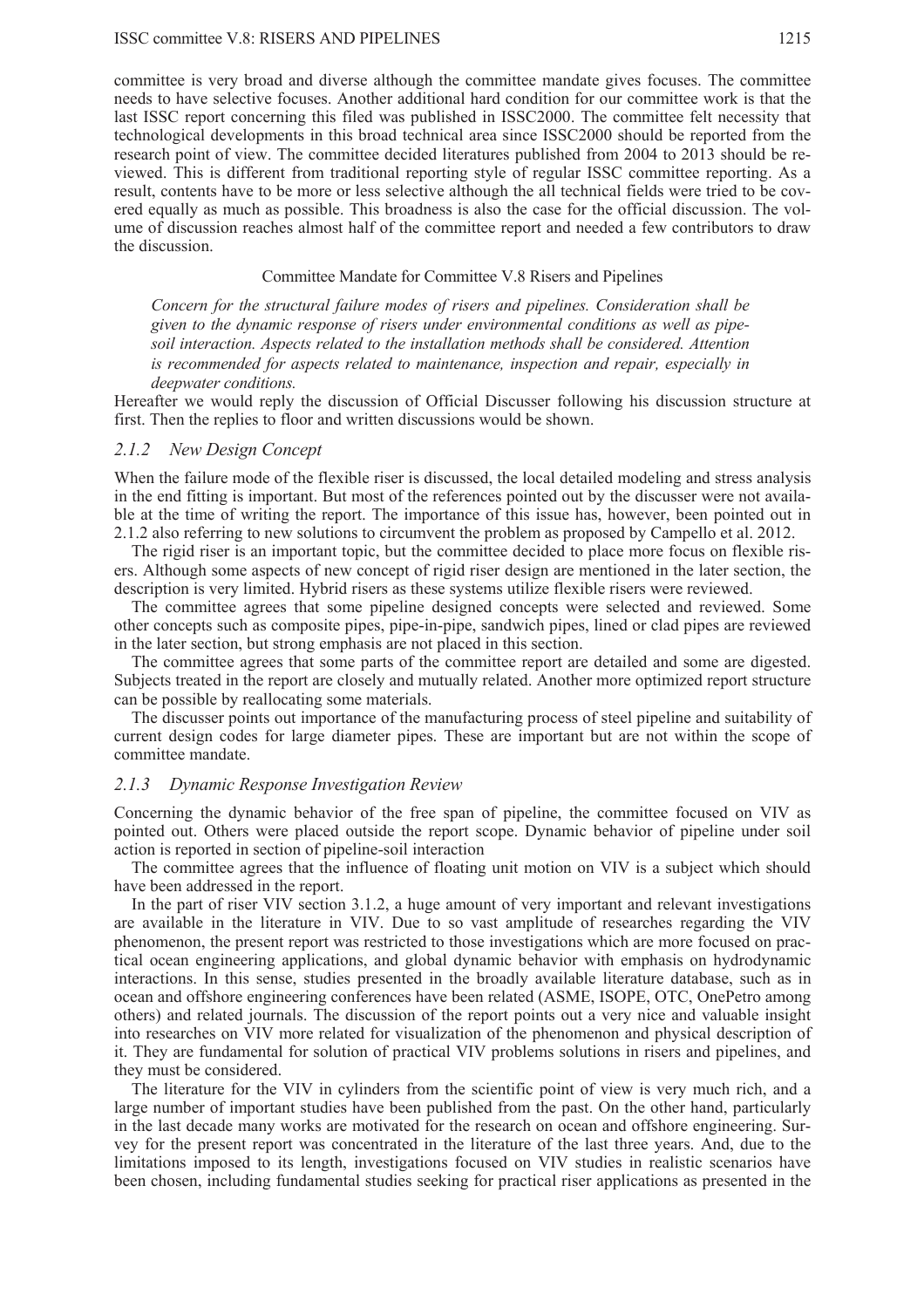first subsection. Keywords in the following sections were depicted in order to detach the importance of VIV and relationship with the engineering relevance of risers.

Concerning the comment on subsection 3.2.1, in fact, researches on the VIV phenomena around pipes have been emphatically investigated by research scientists worldwide. And, there is no doubt about contributions of those studies for offshore pipeline and riser applications. The present report did not intend to exhaust researches in the field of the VIV of risers, and the section was divided into subtopics which is believed being beneficial for the understanding and good overview for recent research works that focused on the practical engineering applications. Regardless the main purpose of the section and limitations for extension of the report, the topic as suggested by the discussion is agreed being important for the understanding of long pipeline vibrations.

### *2.1.4 Soil-Pipeline Interaction*

For the pipeline design in calcareous sand, the discusser points out that "limited experience" might not well describe the state of knowledge. Although there are projects of pipeline operating in calcareous soils, it is proprietary to the company related to the project without any information releasing to the public. Besides, there is neither design guideline nor industry standard on the design of pipelines in calcareous soils. Due to the nature of high friction angle and easy compression of calcareous soils, the pipeline

design could be different including soil investigation, pipe embedment, lateral buckling, axial walking etc.

The discusser points out that the more modern cycle-by-cycle softening of the seabed soil (e.g. Westgate 2013) should also be mentioned but the committee is unable to locate the mentioned reference. The committee would like to leave it to next committee to address the issue.

For the axial pipe-soil interaction section, importance of soil model of partially drained response to pipeline axial displacement was pointed out but the committee is unable to locate the mentioned reference.

For recent research on on-bottom stability , the mentioned reference is quite new and the committee is unable to locate the reference and also outside of literature survey period of 2004 to 2013.

The committee is unable to locate the mentioned reference of StablePIPE JIP.

Overlapping between two proposed design scenarios was pointed out by the discusser, but the committee is unable to locate the mentioned reference. The committee would like to leave it to next committee to address the issue.

#### *2.1.5 Failure Mode of Risers and Pipeline*

The major comment made by the official discusser is primarily related to 1) Report structuring, 2) Explicit classification and listing of failure modes and 3) The use of latest literature when it comes to failure mechanisms. When it comes to item 2, the committee agrees with the discusser concerning classification into pure failure modes and non-conformities. Rather than listing these, reference have been given to the API standard and the PSA reports addressing the mentioned issues. The major problem faced by the industry in recent years is, however, related to the time lag between root cause of failure and revision of the standard also with respect to new failure modes. This is pointed out in 5.2.1 and the important implication of this with regard to the need for improved qualification procedures by analysis and testing has been addressed in 5.2.2.

An extensive literature study has been carried out with respect to failure modes, however, not including the 2015 references mentioned by the discusser as they were not available at the time of writing the report. When it comes to the 2013 reference by Neto and Martins, 2013 on torsion stability we agree that this is an important issue since the critical load will have direct influence on the installation weather window and associated costs. In Neto and Martins, 2013 work the problem of torsion instability is investigated by applying a give rotation at the lower end of a catenary configuration applicable for an installation scenario and assuming elastic material properties. There is certainly more work to be done into this problem, since the critical tension/compression load also will be influenced by the non-linear moment curvature nature of flexible lines. It is also to be mentioned here that the torsion instability can result from the combination of cyclic loads and local buckling of the helix components leading to torsion imbalance. The latter has been properly addressed in sub-section 5.2.2 related to lateral buckling where torsion instability will ultimately result as part of the local instability process. There is therefore a need for global models that includes both the effects from the non-linear moment-curvature relationship and the loss of torsion balance from local buckling to reach accurate design criteria.